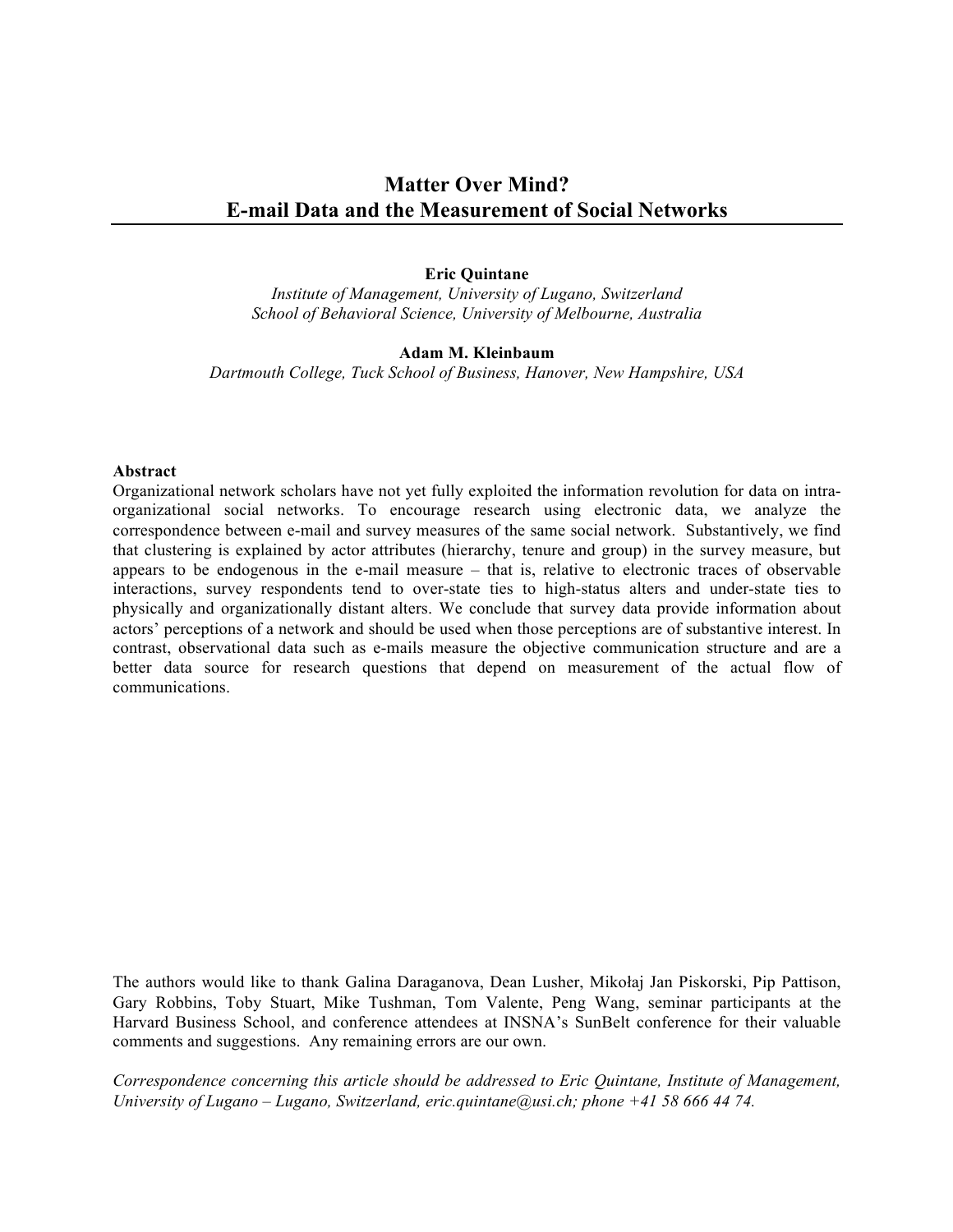#### **1. Introduction**

In recent years, the interdisciplinary field of network analysis has exploded with activity; biologists, physicists, mathematicians, computer scientists, economists, sociologists and organizational scholars have all made significant contributions to the field (for a review, see Watts, 2004). Much of the empirical work, particularly that published in natural science journals, such as *Science* and *Nature*, has taken advantage of advances in information technology, drawing data from electronic communication sources (e-mail, mobile phone records, instant messaging, SMS, etc); and computational power, analyzing data using more complex algorithms over larger data sets than ever before (Onnela, et al., 2007; Watts & Strogatz, 1998).

Yet, in spite of the rapid development of new methods for network analysis, Marsden, in his recent review (Marsden, 2005) was forced to reiterate his two-decade old observation that network scholars continue to rely primarily on traditional survey-based methods to test and advance substantive theory (Marsden, 1990). Electronic data is only just beginning to make inroads into organizational network analysis. When electronic data is used, it is often for the sake of describing the properties of extremely large networks (e.g., Ebel, Mielsch, & Bornholdt, 2002; Eckmann, Moses, & Sergi, 2004; Kossinets & Watts, 2006), rather than to advance the frontiers of organizational theory (cf. Ahuja, Galletta, & Carley, 2003; Bulkley & Van Alstyne, 2004).

One reason for the paucity of social science research using electronic data lies in the nature of the questions that social scientists study. Sociological and organizational analysis often requires fine-grained information about the type, content, and relevance of social relations – information that may be more easily accessible using smaller scale, more precise, survey questionnaires. Yet, we concur with Lazer et al. (2009), who suggest that there are significant insights to be gleaned from attempting to analyze large electronic datasets from a sociological perspective (e.g., Szell & Thurner, 2010; Wimmer & Lewis, 2010). We suggest that an important step in establishing a link between network surveys and the use of electronic data for substantive network analysis is to provide guidance as to what electronic network data actually signify. From the outset, e-mail data appear to depart substantially from survey data: 1) e-mail exchanges are captured over time and lead to continuous data while survey data is collected at a moment in time; 2) e-mail data is based on observable interactions while survey data is based on participants' responses; 3) finally, e-mails are interactions that occur through one medium of communication while survey provides information about specific relations between individuals. It is clear that these differences matter, but what is not clear is how they are manifest in the social processes that structure e-mail and survey networks. More generally, are networks obtained using survey data and e-mail data as incommensurable as these differences may indicate?

To answer this question and to clarify the meaning of electronic network data, we empirically examine the correspondence between two different measures – e-mail and survey – of the same social network. After gathering both types of data, we use two analytical methods to compare them: the quadratic assignment procedure (QAP) (Krackhardt, 1987b) and Exponential Random Graph Models (ERGMs) (Robins, Pattison, Kalish, & Lusher, 2007). We demonstrate a QAP correlation of 0.35 ( $p < 0.01$ ), a magnitude comparable with previous comparisons between observational and survey measures of social networks, and we concur with those scholars' assessments that "recall of communication links in a network is not a proxy for communication behavior," (Bernard, Killworth, & Sailer, 1981, p. 11). In order to further explore the correspondence in structure of the two measures we expanded our analysis to ERGMs, which enable us to focus on the social processes occurring at a local level. Our results show that the two measures of the network differ in part due to differences in the locus of clustering: we find that the transitive clustering in the survey measure is explained largely by actor attributes (hierarchy, tenure and group), while the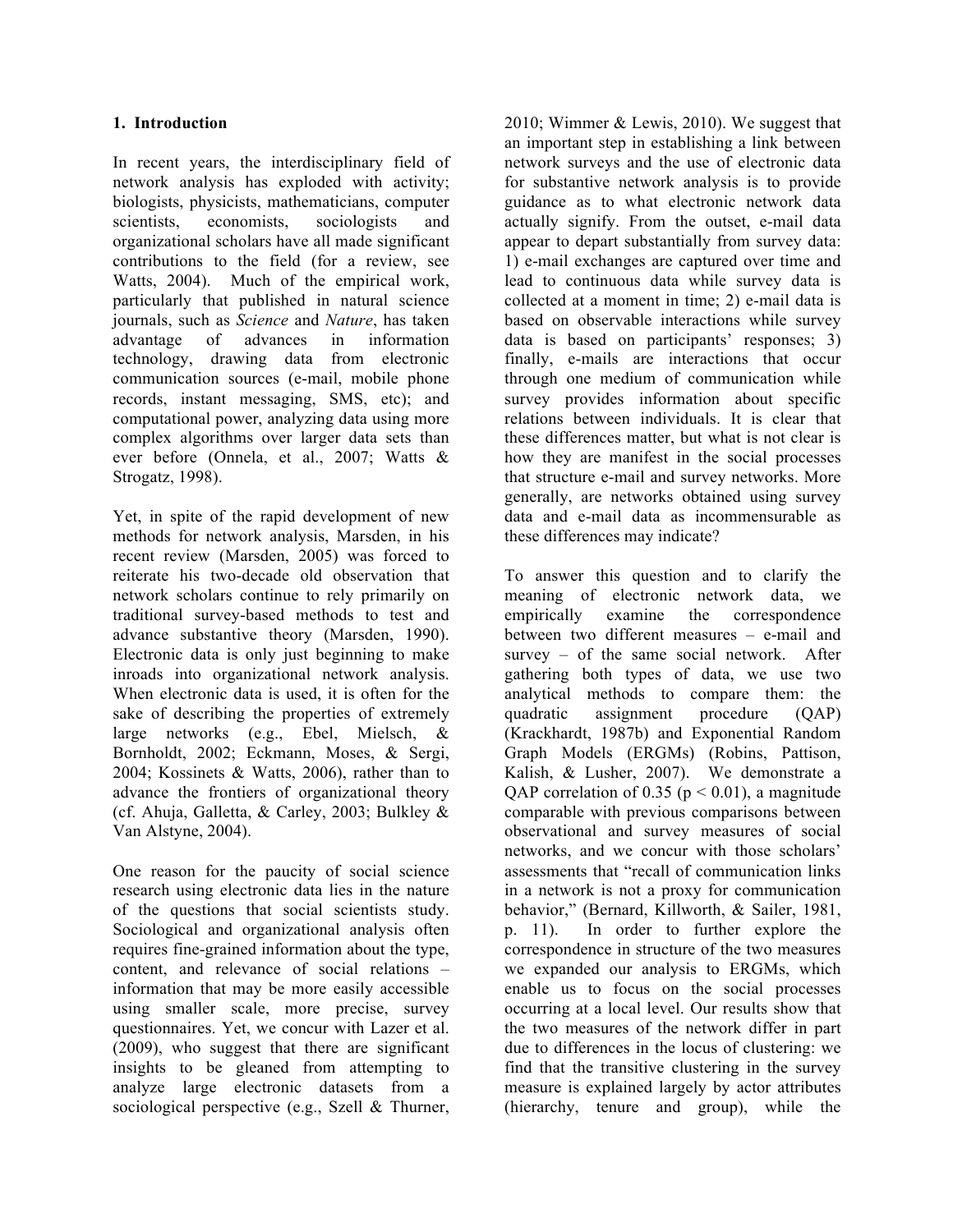clustering in the e-mail measure – popularitybased structural homophily – is not. This suggests that actors' behavior in our e-mail network is driven by endogenous processes, while actors' recall of their behavior is based on social factors captured by their own and alters' attributes. We interpret this result as showing that e-mail data is a representation of the actual flows of communication in our case study organization, while survey data provides critical information about status attribution and the existence of perceptual divisions in the organization's communication network.

These results are not entirely unexpected, as they are consistent with prior research on network surveys, highlighting the impact of respondents' cognitive processing on measurement (Bernard, Killworth, & Sailer, 1979; Bernard, et al., 1981) and with the subsequent literature exploring the meaning of individual perception of network positions and features (Krackhardt, 1987a). Yet, they go beyond the findings of previous research by showing that the differences between survey and e-mail networks mainly affect the way structure emerges in recall and behavioral networks. In other words, actors' recall of their behavior affects the emergence of grouping structure in survey responses in a way that is different from the development of grouping structure shown through their e-mail communications.

We do not interpret these results to mean that one method of data collection is consistently better than another; on the contrary, we suggest that electronic and survey data should be used for different research purposes. Electronic sources of network data should be seen as valid, legitimate measures of the structure of observable social interactions in organizations; surveys measure actors' perceptions of these interactions. Hence, we argue that while surveys remain the appropriate method for gathering data to answer research questions that depend on the perception of ties by their participants (e.g. trust, friendship, advice or influence networks), research questions that depend theoretically on observable patterns of interactions between individuals (e.g. knowledge exchange, information flows) would be better answered using electronic communication archives (such as e-mail, phone logs, wiki posts, instant messaging, or other media of electronic communication). We conclude by proposing that a better understanding of the similarities and differences between e-mail and survey as sources of data for social network analysis should lead researchers to reduce the amount of bias that they introduce in their results, but also to open new opportunities to do intraorganizational network research that was heretofore unfeasible, as well as the possibility to revisit long-standing research questions using more appropriate data.

#### **2. Email and Survey Measures of Social Networks**

Organizational network data is gathered through a variety of methods (see Zwijze-Koning & de Jong, 2005). At the firm level of analysis, data is generally archival in nature and records linkages between firms by their interlocking directors (e.g., Davis, 1991) or by their joint ventures and alliances (e.g., Gulati, 1998; Stuart, 1998); linkages may be inferred from common ties to third parties, such as venture capitalists co-investing in a start-up firm (Sorenson & Stuart, 2001); or ties may result from coparticipation in events (Feld, 1981), such as financing syndicates (Podolny, 1993). At the individual level of analysis, similar archival data sources may be used, such as individuals being linked by their co-attendance at social events (e.g., Breiger, 1974), co-authorship of scholarly papers (e.g., Leydesdorff, 1995) or co-patenting activity (e.g., Fleming, Mingo, & Chen, 2007). But by far, the most widely-used method for collecting fine-grained data about interpersonal, or social, networks is the network survey (Marsden, 1990, 2005), in which individuals self-report on their interactions with others.

Most network surveys are distributed at one point (or a few points) in time to a predefined set of individuals. These individuals are asked questions (name generators) that elicit a list of names or are presented with a roster of individuals that they may have specific relations with. The name generator questions enable the researcher to define precisely the type of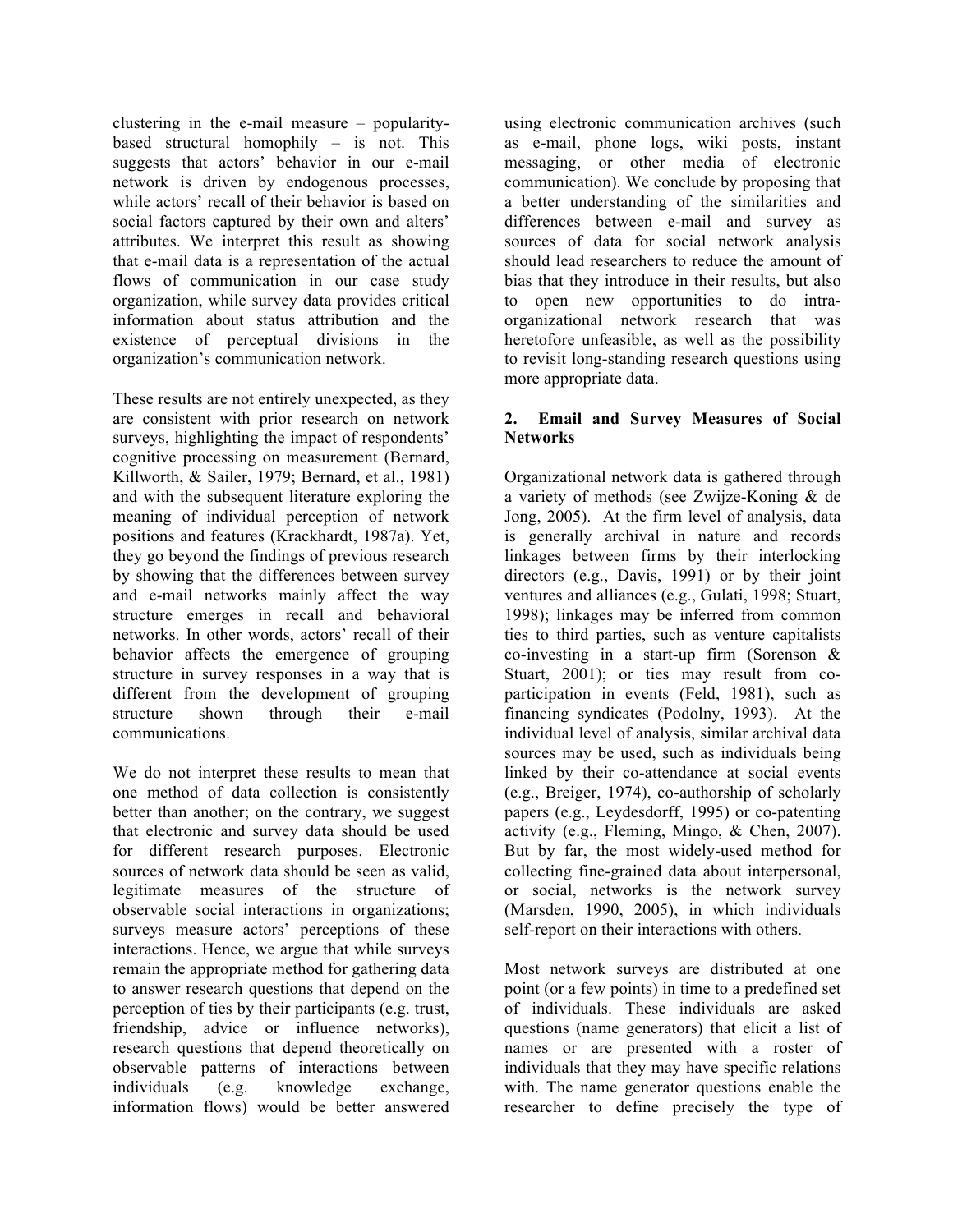relationships that are of interest, by specifying the content (e.g., trust, friendship), the duration (e.g., in the last three months), or the boundaries (geographic, institutional) of the relationship of interest. Respondents are then asked to provide more information about the type of relationship that they have with each alter (e.g., frequency, emotional proximity, medium). In some cases, respondents are also asked to provide information about the relationships among the alters or even about the relationships among all the actors in the network (Krackhardt, 1987a). While there is a wider diversity in the type of questions that can be asked using a network survey, these steps represent the standard template for gathering social network survey data.

By contrast, the collection of e-mail data does not rely on respondent participation. E-mail is a widespread corporate communication medium, which implies that each employee in a potential target organization has a corporate e-mail account that she is expected to use for business purposes. These e-mail accounts are typically hosted on a corporate e-mail server, which automatically keeps a journal of all the e-mail exchanged in the organization. Obtaining access to this journal provides the researcher with a reliable and complete source of electronic interaction data. Compared to survey, e-mail data is inexpensive and unobtrusive to collect, particularly when the population is large. Yet, it involves many challenges, as it is inherently sensitive and difficult to obtain, its use is subject to concerns about the privacy of communications, and research using e-mail data requires new and different skills from more traditional network data collection methods.

While both e-mail and survey data represent social relations between individuals, they differ in many dimensions. A survey network results from the aggregation of egocentric networks, themselves based on the recall of respondents of a specific type of relation. An email network is constituted of the observation of all the interactions, through one communication medium between a group of individuals, as they evolve over time. We identified three key dimensions that capture the differences between e-mail and survey: 1) e-mail data is longitudinal whereas survey data is collected at a moment in time; 2) an e-mail network is based on observation, whereas a survey network is based on the reports of respondents; 3) an e-mail network is composed of interactions, whereas a survey network is composed of relations. In the remainder of this section, we detail these differences; highlight the potential issues that may result from them; and propose strategies to address them.

#### *2.1. Continuous Versus Cross-sectional Data Collection*

A typical e-mail dataset is composed of a series of events, each of them indicating that a message was sent from a given e-mail address to a set of e-mail addresses at a specific point in time. While the continuous nature of e-mail data opens many avenues for research, it is, in practice, difficult for a researcher to fully exploit. The first hurdle to be overcome is the sheer volume of e-mail data generated on a daily basis. Kleinbaum et al. (2008) analyze a sample of over 30,000 employees who collectively exchanged as many as 1.28 million e-mails in a single day; Bulkley and Van Alstyne (2007) recorded 125,000 emails among 71 employees in a recruiting firm over 10 months. The data management and manipulation skills to be gained in order to deal with such large datasets differ from those required to analyze survey datasets, even large ones. A second hurdle is the paucity of tools, models and algorithms that deal with continuous relational data. A few examples exist (e.g., Butts, 2008a for modeling; Moody, McFarland, & Bender-deMoll, 2005 for data visualization), but there is a substantial learning curve to master these tools and methods. Finally, there are even fewer theories and concepts that a researcher can use to analyze a continuous dataset and interpret the result based on a time dimension (Ancona, Goodman, Lawrence, & Tushman, 2001). As a result, researchers using e-mail data tend to aggregate the continuous information into one or a few cross-sectional datasets, which is a more familiar format to traditional social network research. Yet, this aggregation is not a straightforward process and decisions made during the aggregation process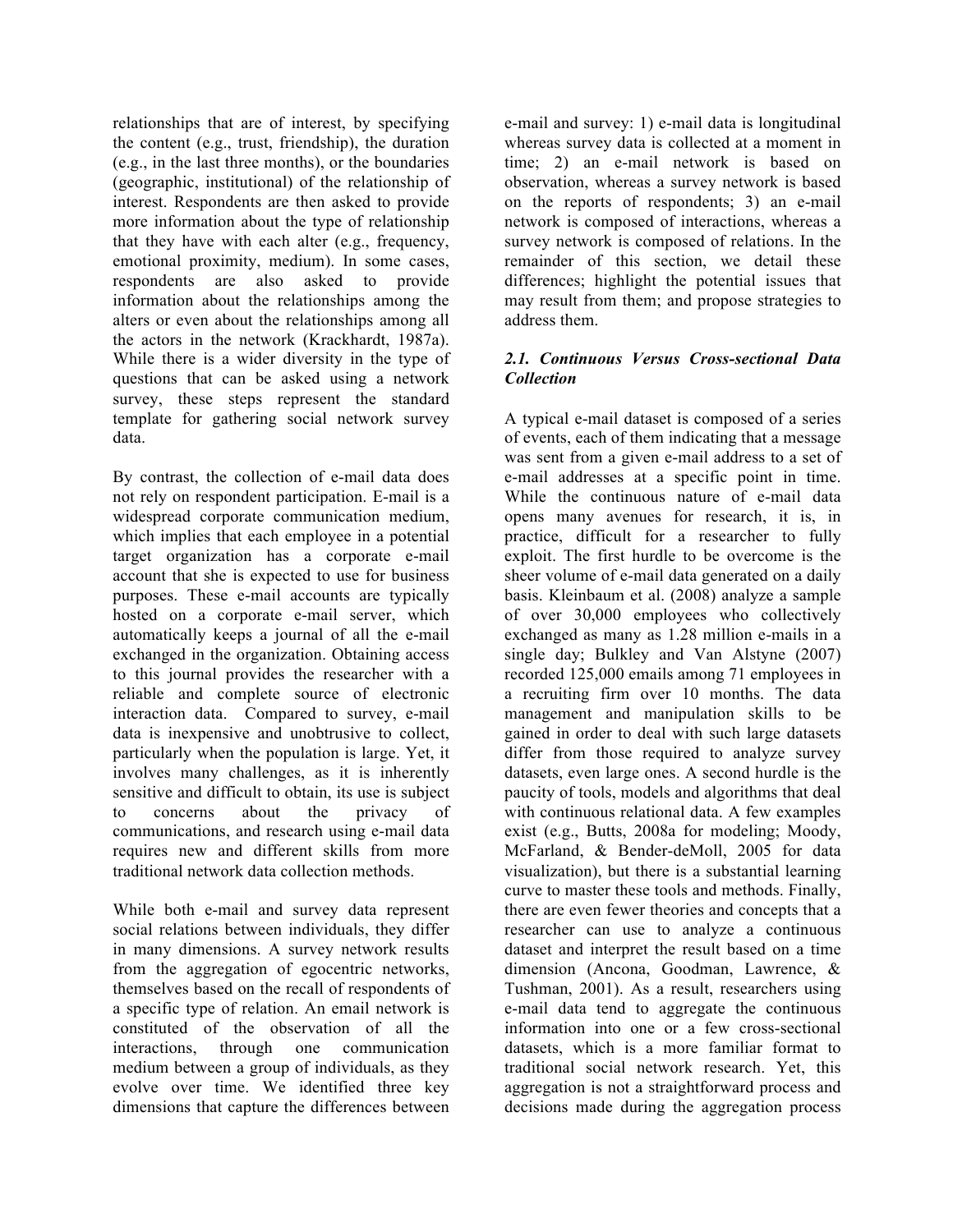could potentially lead to very different networks (Butts, 2009; Grannis, 2010; cf. Kleinbaum, et al., 2008). To reflect this, we focus this paper on comparing a survey network with a collapsed email network and highlight the potential differences between the two networks.

# *2.2. Observation Versus Recall*

Existing literature shows that the network information obtained differs widely, depending on whether it was gathered by observation or recall. Bernard, Killworth and Sailer ("BKS"), in a series of landmark studies (Bernard & Killworth, 1977; Bernard, et al., 1979, 1981; Bernard, Killworth, & Sailer, 1982; Killworth & Bernard, 1979), attempted to empirically assess the correspondence between the networks obtained from network surveys and from a direct observation of behavior. They examined five different networks, measuring each using both a network survey and an observational approach, in which behavioral interactions among the research subjects were directly observed and recorded. BKS argue that network surveys represent the observable, behavioral reality of interaction patterns as filtered through actors' cognition about those interaction patterns. They assume that cognition obscures, confuses, forgets or otherwise distorts the behavioral reality that is reflected in observational data. Examining the correspondence between the two measures of the network, BKS conclude: "People do not know, with any acceptable accuracy, with whom they communicate; in other words, recall of communication links in a network is not a proxy for communication behavior," (Bernard, et al., 1981, p. 11). Subsequent work moved beyond the facile conclusion that network surveys are inaccurate and attempted to explicate the sources of error and bias that lead to this inaccuracy. For example, Freeman, Romney and Freeman (1987) studied participants in a semester-long academic seminar, to show that individuals' cognitive processing of their social interactions leads to survey results that err in the direction of longterm, stable interaction patterns. This work is informed by the substantive literature on biases of perception (reviewed in Bazerman, 2006).

By contrast, as e-mail data are based on a direct observation of the interaction behavior of individuals within their environment. They provide accurate information about when and with whom the interaction occurred, unaffected by the cognitive processes of the respondent. Yet, the absence of a cognitive process to filter out (or add) specific interactions in e-mail also means that there is no indication of the relevance of any given e-mail tie for a specific individual or research question. As such, researchers using e-mail data find themselves confronted with a multitude of interactions that are not readily distinguishable, even when the content of communications is available to researchers (e.g., Aral & Van Alstyne, 2010). The lack of "cognitive pre-processing" by respondents leads to three specific issues that researchers have to address when using e-mail as a source of social network data. Some issues can be addressed methodologically, while other need to be considered when interpreting the results.

### *2.2.1. The density issue*

E-mail networks are typically much denser than survey networks with a large proportion of the ties being of low intensity (i.e. weak), but the density of e-mail networks does not have the same meaning as that in a survey network. In survey research a high density is usually interpreted as a representation of social cohesion (Friedkin, 2004). In a cohesive group, members have a higher level of social integration and identification with the group, social norms are better defined, trust is established between actors (Coleman, 1988). By contrast, a high level of density in an e-mail network is not necessarily indicative of such social cohesion. It may represent duplicated information paths or a dynamic task structure in which actors communicate with new partners frequently. Furthermore, as density affects many other structural features of networks (Anderson, Butts,  $& Carley, 1999)$ , the difference in density between an e-mail and a survey network can lead to distinct structural patterns that do not necessarily warrant different substantive conclusions.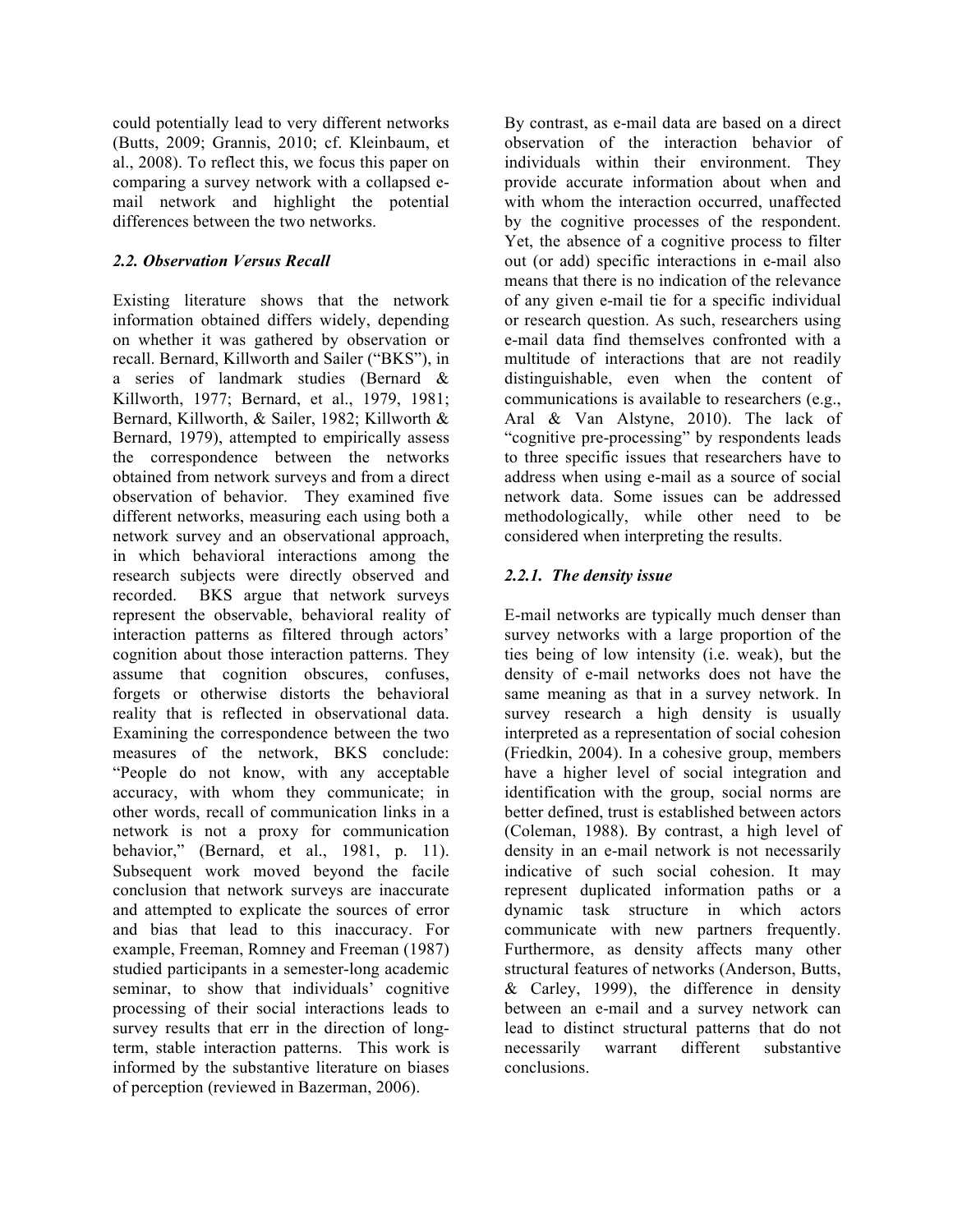#### *2.2.2. The stable relationship issue*

It is unclear how to recognize a stable relationship in e-mail data. We know that survey respondents tend to bias their reports toward stable, long-term patterns of interaction (Freeman, et al., 1987). For e-mail data to offer comparable insights, it too should measure stable relationships, yet, it is difficult to know how to distill a continuous series of discrete communications into some semblance of a stable social relation. At the same time, the need to capture stable relationships must be balanced against the reality that organizations are organic entities that are constantly changing: individuals move between departments, projects mature and evolve and as a result, interaction patterns change fluidly over time. E-mail data offer both the promise of observing accurately the process through which this change occurs but also the danger of losing the forest amidst the trees of overly-granular data.

# *2.2.3. The social significance issue*

It is equally difficult for researchers to know which observable communications are socially significant. Social significance may be one of the reasons why survey networks differ from email networks: survey respondents implicitly evaluate the social significance of their relations, systematically including some and excluding others, in ways that e-mail network analysts cannot easily do. Take the example of administrative assistants: many professionals exchange frequent e-mails with their administrative assistants. If a researcher were to assume that frequency of communication is a measure of tie strength, she might infer very strong ties between professionals and their assistants, even as the professionals themselves might report, if asked, that those communications lack any social significance because they are purely administrative in nature.

#### *2.3. Interactions Versus Relations*

Survey data usually focus on one or a limited number of specified relations (e.g., trust, friendship, advice) that can be defined precisely through the questionnaire and constitute as many networks as there are types of relationships. By contrast, an e-mail tie, absent the complete text of the message, does not contain information about the content of the interaction. An e-mail circulating a joke among employees is the same to the eyes of the researcher as an email announcing a promotion, approving a budget or organizing a night out. Clearly, different types of content are transmitted through e-mails (work, communications, trust, friendship) and though it is conceivable that different social relations are marked by empirical regularities in their e-mail patterns that would allow researchers to infer different underlying relations, we do not yet have a well-established way of distinguishing between them. An e-mail network is thus less specific than a typical survey network in the type of content that it represents. In other words, we know that the pipes exist (Podolny, 2001), but we do not know what travels through them (again, assuming no access to email content, which is not always the case). Further, e-mail is only one medium of communication out of many that could be observed (telephone, instant messaging, face-to-face). Hence, beyond the question of what content flows through the pipes, it is also possible that we are not capturing all the pipes or that different content tends to travel through different pipes.

Yet, we know that an e-mail network is a communication network; in the intraorganizational setting, we assume that most communication is task-related. In that sense, we are expecting that the content of e-mail is constituted mainly of task-related information (Bulkley & Van Alstyne, 2007). The concept of a communication network is nevertheless quite broad: Monge and Contractor describe it as "the patterns of contact that are created by the flow of messages among communicators through time and space. The concept of message should be understood here in its broadest sense to refer to data, information, knowledge, images, symbols and any other symbolic forms," (Monge & Contractor, 2003, p. 3). Correspondingly, the social processes that are reflected by structural positions or configurations in an e-mail network may be interpreted very differently from a survey network. For example, in-degree centrality in an e-mail network (receiving e-mail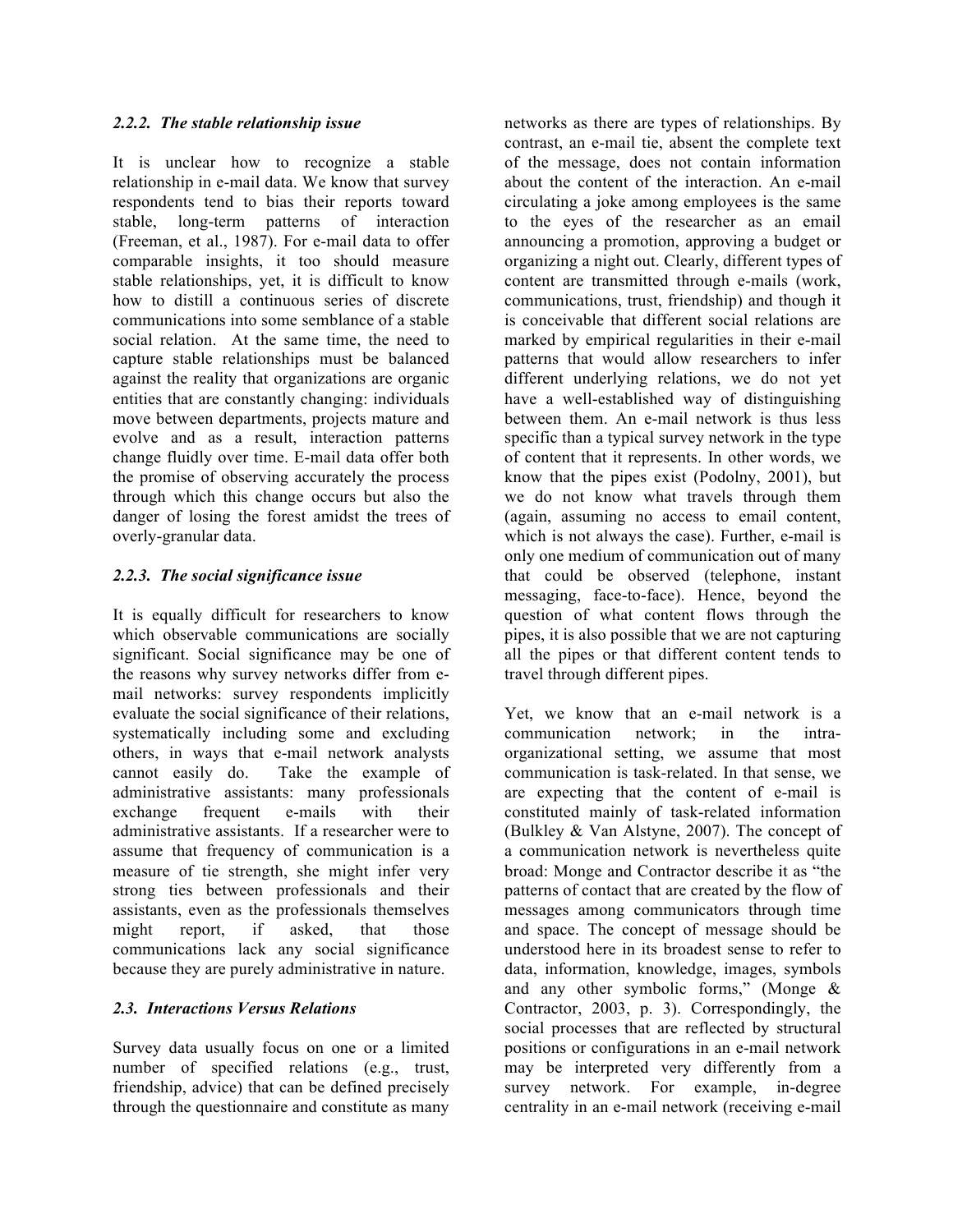from many different senders) might not so readily be interpreted as prominence or prestige as it would in a survey network (Knoke & Burt, 1983). Receiving many e-mails may be an artifact of the particular tasks a person performs for the organization, which may or may not be associated with prestigious positions; for example, administrative assistants have relatively high degree scores that are not necessarily related to their organizational prestige, precisely because their task is to coordinate the activities of others. Other concepts, evocative of information flow, are very applicable to e-mail data. For example, betweenness centrality is conceptualized as the extent to which an individual can control the flow of information in an organization (Freeman, 1979). As such, we argue that interpreting an e-mail network requires a careful interpretation of the type of concepts that the researcher is attempting to explore.

To the extent that e-mail substitutes for other forms of communication there is a risk that email networks would not be a good approximation of the overall observable patterns of communications of actors in an organization. However, prior literature suggests that at least in some organizations, patterns of e-mail interactions are similar to patterns of face-toface and telephone meetings (Kleinbaum, et al., 2008). Second, the choice of context is key. While e-mail is generally accepted as a day-today communication and work tool in most organizations, choosing a research site in which work is done in offices and requires the communication facilities provided by e-mail is important. We do not argue that e-mail captures all interactions that may occur between individuals, but that it is an acceptable proxy for the overall communication patterns between individuals in a specific context

From the interactional nature of e-mail data emerge another set of issues.

#### *2.3.1. The dependence issue*

A full network coming from survey responses is in fact an aggregation of all the egocentric networks of the respondents. Because data collection is conducted privately, we can assume independence of the answers of all the respondents, (though not independence of the actors from the patterns of interactions that surround them). By contrast, the e-mail data collected for each actor are not independent from the other actors. When actor *i* receives an email from actor *j*, she is aware of it and chooses to respond to it or not. In contrast, when actor *i*  receives a nomination from actor *j* in a network survey, she is not aware of it and chooses whether to nominate actor  $j$  in return independently from the nomination that she received. As such, the notion of reciprocity emerging from e-mail data is distinct from reciprocity in a survey network. In a survey network, a reciprocal nomination is indicative of a symmetric relationship. It is socially meaningful in exploring trust, social obligations and social capital (Scott, 1991). In an e-mail setting, reciprocity may result as an artifact of norms of communication or e-mail etiquette, which dictate – in most organizations – that when one receives an e-mail, one should answer it. Better indicators of strong ties might include long messages, frequent exchange, rapid response, or embeddedness within a more complex set of relationships.

# *2.3.2. The recipients issue*

The dependence issue is compounded when considering that, as a communication tool, email allows the sender to send the same message to multiple recipients, who are usually aware of who else receives the message. Thus a typical email network does not contain an aggregation of purely dyadic relationships stemming from independent respondents, but a variety of dyads originating from interdependent sources of data. Researchers using e-mail data have tended to treat this feature by selecting a threshold number of recipients after which the e-mail is not considered as a personal communication anymore and excluded from the data set (e.g., Kossinets & Watts, 2006 excluded e-mails with more than four recipients). Yet, including multiple recipients on an e-mail is tantamount to expanding a dyadic interaction to include third parties which, as Simmel (1902) argued, complicates the matter significantly.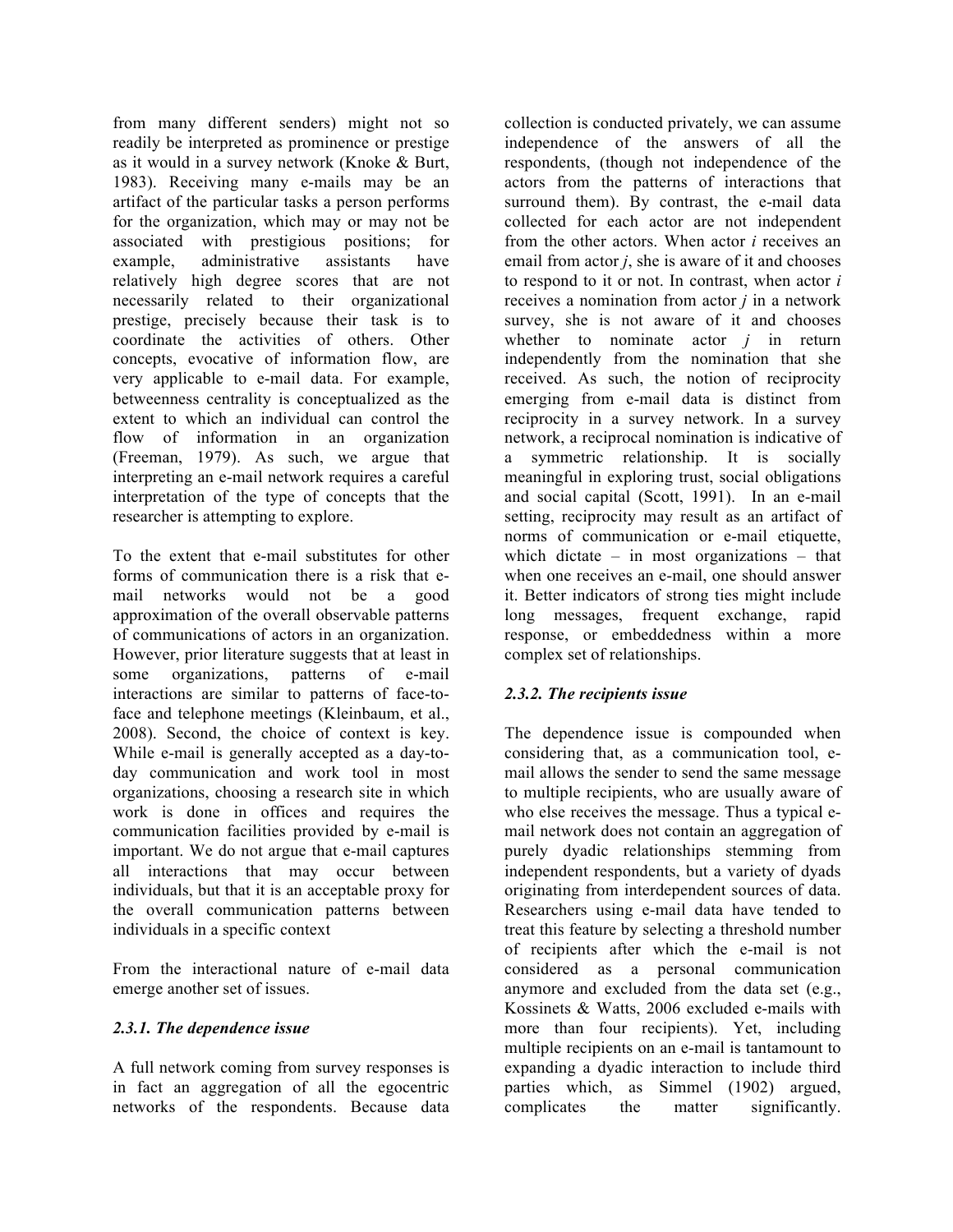Furthermore, the choice of including additional recipients in a given e-mail might reflect distinct social processes (Engel, 2009). As such, the study of an email network that comprises solely e-mails with one recipient may lead to different results from a network that aggregates e-mails sent to up to four recipients.

Taken together, these observations suggest that survey and e-mail networks should differ substantially. In the remainder of this paper, we offer what we believe to be the first empirical study that explicitly compares electronic communication archives with survey data for social network analysis. Using data from both a standard sociometric survey and from the e-mail communications among the same sample of people in the same organization, we investigate the correspondence between the network as measured by survey and by e-mail and address the issues presented above. In doing so, we attempt to understand whether a network based on e-mail data and a network based on survey data are as incommensurable as can be anticipated.

We find a correlation that is similar to that of previous comparisons between behavioral and recall measures of social networks. We further explore the sources of the differences between these network measures using exponential random graph models. We find that the two measures of the network differ mainly due to differences in the locus of clustering: we find that clustering is largely an endogenous process in the email measure while it is explained by actor attributes (hierarchy, tenure and group) in the survey measure. We interpret this result as showing that the lack of correspondence in the global structure of the networks is due to different mechanisms occurring at a local level, with email data representing information flows while survey data provides information about attribution of status and social divisions (Krackhardt, 1987a). In the final section, we conclude that e-mail is a valid and informative source of behavioral data for social network analysis and discuss the implications of this new data source for the field of organizational network analysis.

We must stress, however, that the distinction we make is one of degree, not of kind. We report a substantial, if moderate in magnitude, correspondence between the e-mail and survey networks in our organization. While the differences suggest that survey data provide insight into actors' perceptions and attributions of the social environment, the similarities make clear that these perceptions are deeply rooted in the interactional reality that we observe in the email data.

### **3. Data and Methods**

To empirically assess e-mail data, we gather two measures – e-mail and survey – of the social network among a set of individuals in a mediumsized childcare agency operating in the greater New York area. The organization had 135 total employees; we focus on the 31 who are based in the central office. We chose this particular organization as the research setting because we believe it to be a context in which e-mail is likely to be a reliable measure of the overall communication structure. Physically, the 31 employees in the organization's administrative department (i.e., our sample) are all located in the same building, but are dispersed across three corridors on two floors of the building. Additionally, most offices are in closed rooms – not open spaces – which make face-to-face interactions relatively infrequent. The nature of the organization's work requires that many electronic documents be transferred on a daily basis, including budgets, purchase orders and employees' selection information; because of this, administrative employees are expected to use e-mail as part of their work. In interviews, management affirmed the pervasive use of email, which is universally accepted as a part of the way work gets done in the organization; additionally, while many employees use outside e-mail accounts for personal communications, all internal traffic was believed to occur through the corporate e-mail system.

Our data consist of three parts. The first data set includes information on employees' accounts of their work communication networks which we gathered using a web-based survey instrument. The survey asked the respondents to name up to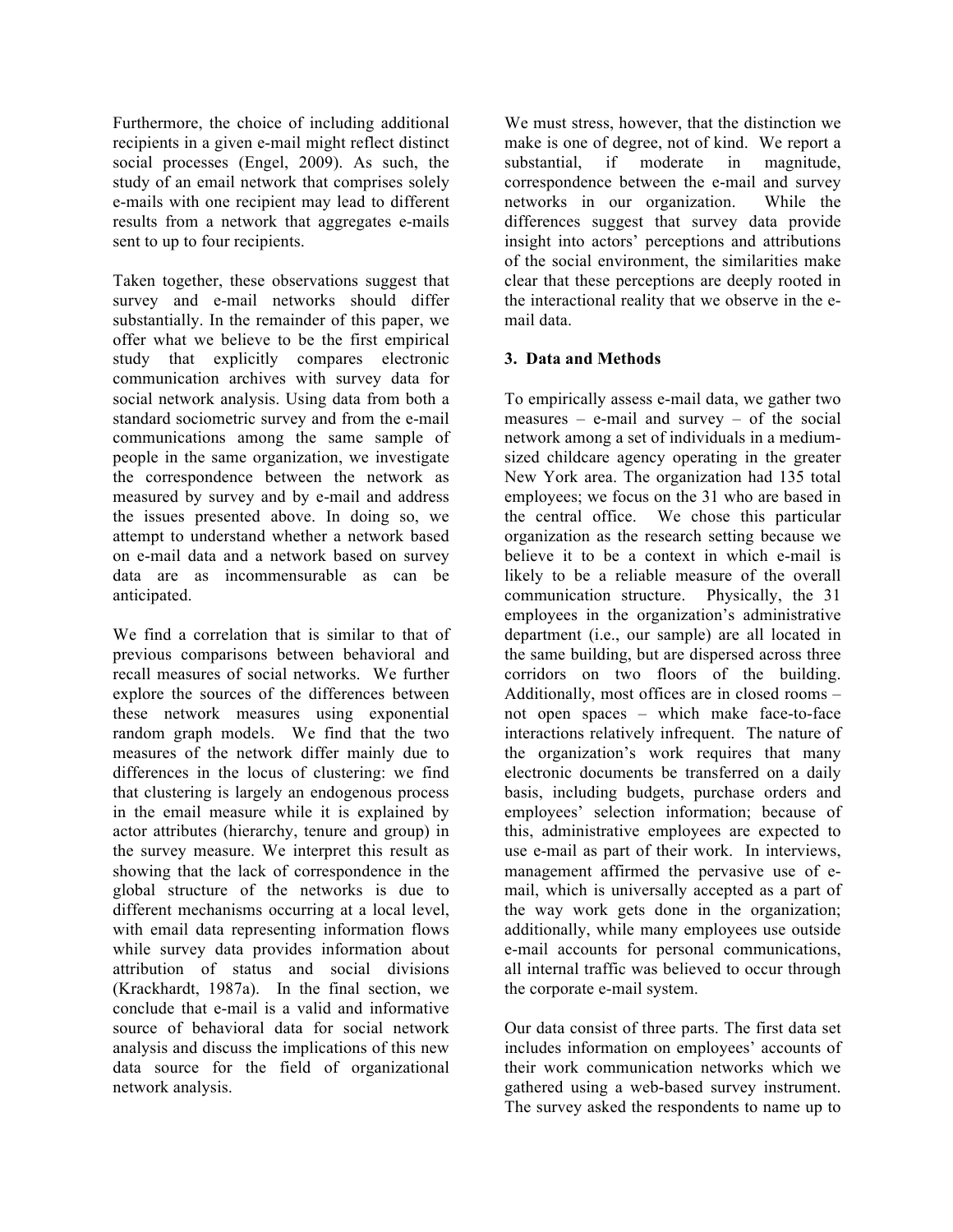ten individuals within the organization with whom they had work interactions (see the full survey instrument in Appendix 1). Because our aim is to compare an e-mail measure of the network with the survey measures that are widespread in the field, we based our survey instrument substantially on the network survey items from the General Social Survey (GSS); the final instrument is similar to those used by most network scholars. We used a free-recall rather than a roster/recognition name generator due to concerns by the project sponsor that the presence of a roster in our survey would induce nonresponse or incomplete response; free recall methods are likely to be at least as reliable (though perhaps not as complete) as roster methods for network surveys (Ferligoj & Hlebec, 1999; Hlebec & Ferligoj, 2001), especially in a moderately-sized population and with relatively simple survey questions (Butts, 2008b). Additionally, although we limited respondents to a maximum of 10 alters, this constraint was binding on no more than two respondents; the median respondent cited 7 alters. Our analysis here focuses on the four groups of the administrative department: human resources, operations, finance and programs integration. We chose to focus on the administrative department primarily to be responsive to the work context in which actors exist: while the program staff spends significant time in the field, the administrative staff, like most knowledge workers (Drucker, 1959) in the economy, does office-based work at the organization's headquarters. Additionally, we asked respondents to identify which communication media (e-mail, telephone and/or face-to-face) they used in their communications with each alter.

For our second data set, we harvested the e-mail communications of these same employees over a three-month observation window co-terminating with the period during which the survey was administered. E-mail data were received in the form of log files produced by the corporate Exchange server and sent from the organization's information technology department to one of the researchers. The files were then parsed using a software application that was custom-built in Java onto a MySQL database. Because we have chosen to limit our analysis by the boundaries of the organization, actors outside the organization and all communications between them and actors within the organization were removed from the sample. Mass mailings, defined as messages with more than four recipients, were also removed. Mass mailings typically consist of factual information that must be broadcast to multiple people simultaneously; as such, they are unlikely to contain socially meaningful interpersonal interactions. The choice of a particular threshold is inherently arbitrary; we chose a threshold of four because it eliminates the most obvious mass mailings while preserving over 93% of e-mails in our sample and because it is similar to choices made by other scholars (Kleinbaum, et al., 2008; Kossinets & Watts, 2006); however, our results are robust to other threshold choices.

For comparability between the two measures of the network, we collapse the entire three-month observation window of the e-mail data into a single cross section. In our survey instrument, we did not specify a time-frame in order to measure stable, long-term patterns of interaction in the survey data (Freeman, et al., 1987); correspondingly, we capture stable patterns of interaction by aggregating data across the threemonth observation window. Setting the observation window to be too short risks systematically omitting stable, long-term ties between people who communicate on a regular, but infrequent basis; conversely, setting the observation window to be too long risks including ties that have since dissolved. In the organization we study, three months appears to offer the optimal balance between stability and fluidity. For analytic tractability, we also dichotomize each measure of the network, counting as a tie any reported interaction in the survey measure and one non-mass e-mail in the e-mail measure.

Our third data set contains attribute information for the individuals in the sample, including each person's group assignment and hierarchical level in the formal organizational structure, and age. All three data sets are linked through the use of encrypted ID numbers for each employee, which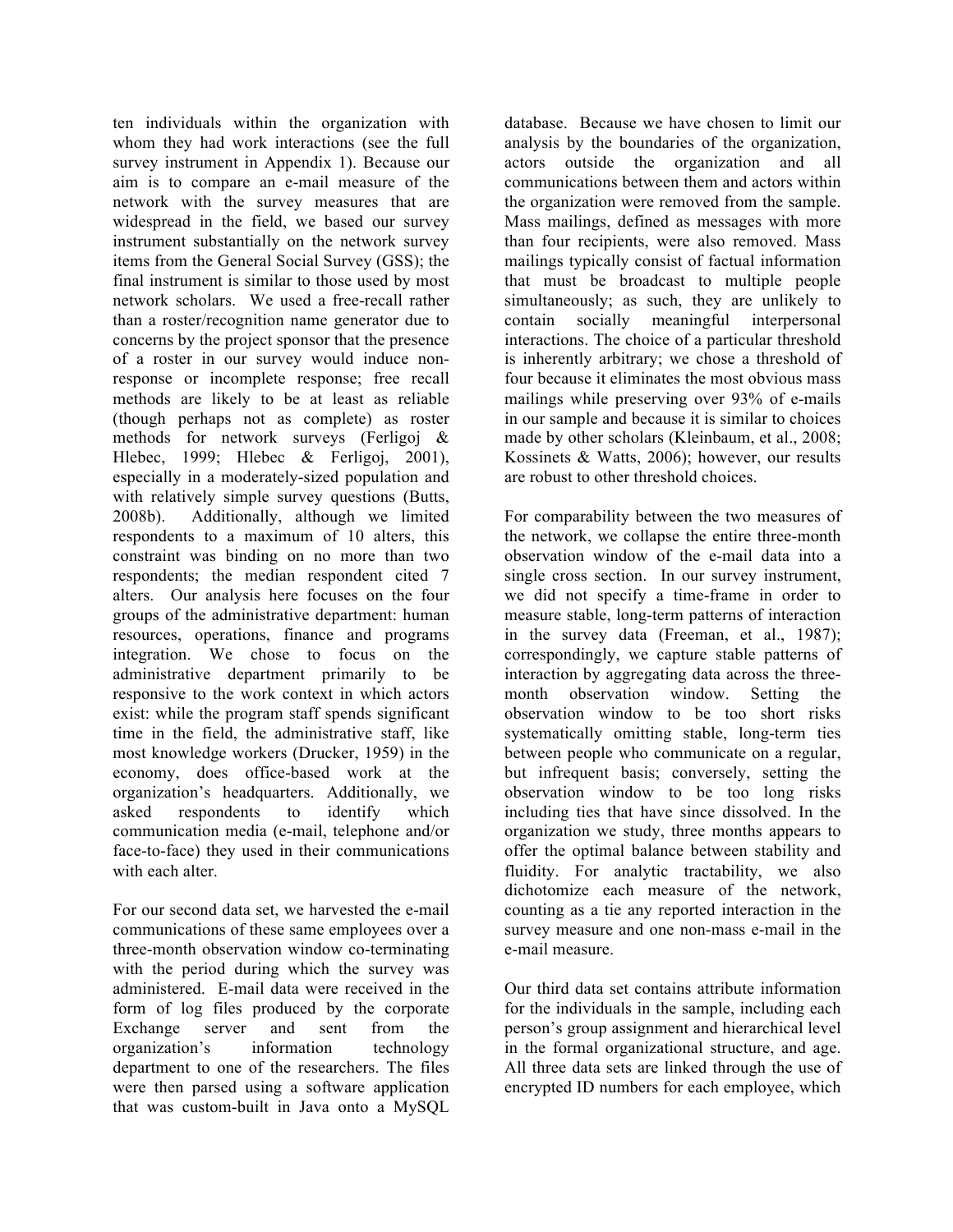serve to strictly disguise employees' identities from the researchers.

### *3.1. Sample Selection*

We received completed surveys from 23 of the 31 members of the administrative group. Respondents were indistinguishable from nonrespondents in terms of their department within the organization, age, and e-mail volume, but were slightly more senior in the organization than non-respondents. Non-respondents were removed from the data set and all analyses were performed on the subset of 23 individuals for whom we have complete data.

### *3.2. Comparing the Networks Using the Quadratic Assignment Procedure*

Our first analysis is a correlational comparison of the two measures of the network using the quadratic assignment procedure (QAP) (Krackhardt, 1987b), as implemented in UCINET (Borgatti, Everett, & Freeman, 2006). QAP is the appropriate method to compare networks: traditional estimation procedures assume independence across observations and would therefore yield incorrect standard errors because of the interdependent structure of network data (Simpson, 2001); QAP avoids this problem by employing a bootstrapping methodology to compute the expected distribution of dyadic-level correlation measures between two networks under a hypothesis of fixed structure in each network but random alignment of nodes (Hubert & Schultz, 1976; Zhao & Robins, 2006).

### *3.3. Contrasting the Measures Using Exponential Random Graph Models*

After assessing the overall similarity of the two measures of the network, we move to systematically explore the differences between them. Exponential random graph modeling (ERGM or p\* modeling) is a powerful methodology for the examination of both local network microstructure and actor attributes to determine what factors lead some actors to be tied to one another while others are not. ERGMs come from a long tradition of statistical modeling of social networks (for an introduction and review, see Robins, et al., 2007). They are based on the statistical representation of an observed network using an autologistic model at the dyad level of analysis: the dependent variable is the presence or absence of an individual tie between two actors which is modeled as a function of effects including the local structure of the network surrounding the two actors that are involved in the tie as well as the individual attributes of the actors themselves (Robins, Pattison, & Wang, 2006; Snijders, Pattison, Robins, & Handcock, 2006). Unlike simpler logit models, the autologistic form of ERGMs ensures that careful account is taken of dependencies of observations typical in network data (Anderson, Wasserman, & Crouch, 1999).

The general form of the model for multiple networks is:

$$
\Pr(Y = y \mid X = x) = \frac{\exp\left[\sum_{A} \lambda_A Z_A(y, x)\right]}{\kappa} \tag{1}
$$

where  $x$  is the survey network and  $y$  is the e-mail network; A is the parameter corresponding to local network configuration;  $\lambda_A$  are the parameter estimates;  $Z_A(x)$  is the network statistic counting the frequency of subgraph A in the graph  $x$ ;  $K$  is a normalizing quantity to ensure that the probability is a proper probability distribution (see Robins, Pattison, & Wang, 2009).

We analyze the e-mail and survey measures of the network using ERGMs with higher-order parameters for directed graphs (Robins, et al., 2006; Snijders, et al., 2006) applied to multiple networks (Pattison & Wasserman, 1999) using the XPnet software package (Wang, Robins, & Pattison, 2006). We chose to model two pairs of networks: Model 1 establishes a baseline and includes only explanatory variables related to local network structure: *Arc* indicates the overall propensity for two randomly-selected individuals to interact, controlling for the other parameters in the model. *Reciprocity* indicates the propensity for the interaction within a directed dyad to be reciprocated. *Survey–Email* reflects the propensity of observing an e-mail tie conditional on the presence of a survey citation or vice versa; unlike our other parameters, *Survey–Email* is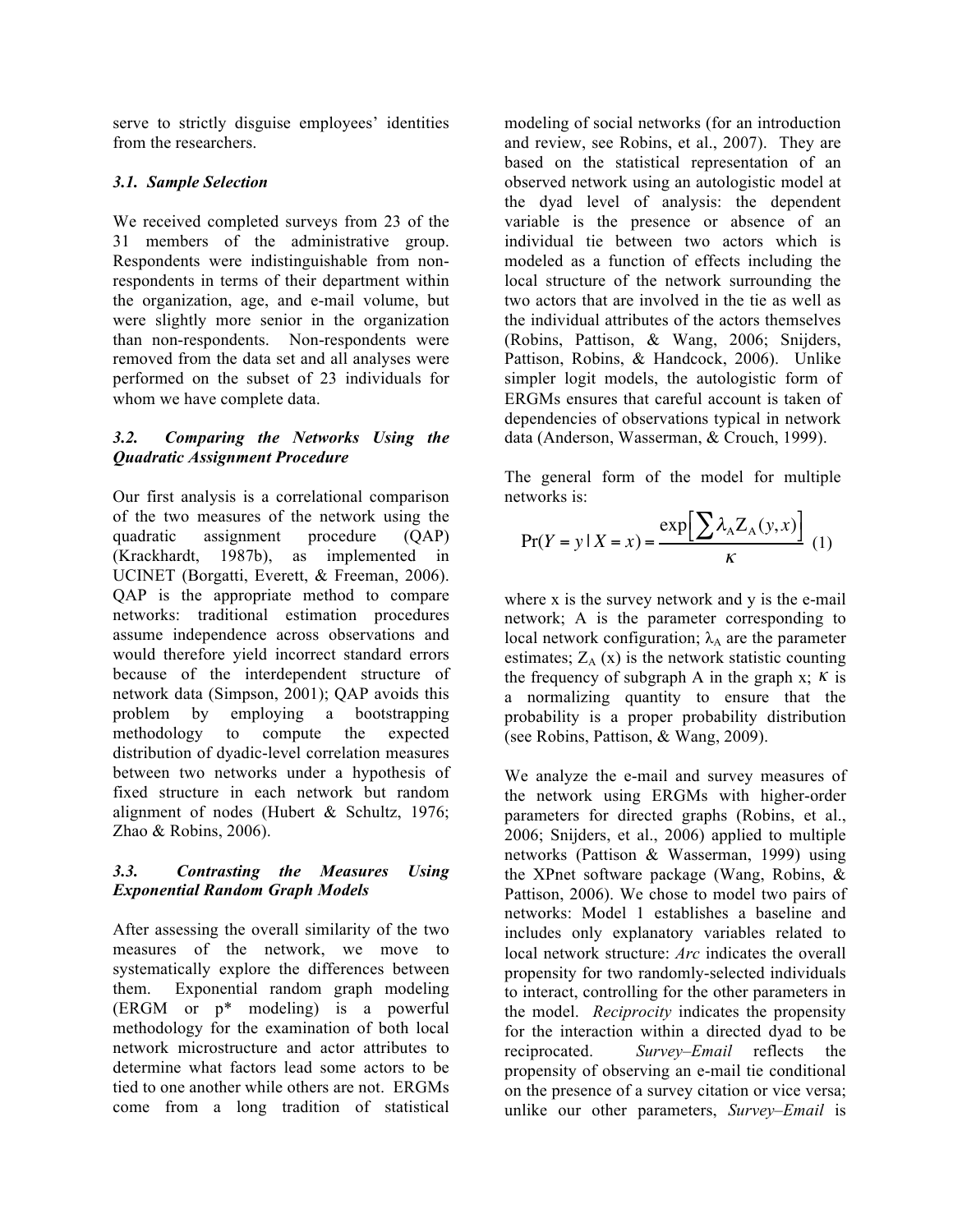jointly estimated across the two networks in each model. Additionally, we include effects that reflect potential endogenous local network structural mechanisms, including the propensity for various star-like forms (out, in and mixed stars) and triangle-like structures (transitive and acyclic; see Robins, et al., 2009).

In Model 2, we add to this baseline attributes about the individual actors – group, hierarchical level and tenure<sup>1</sup> – as explanatory variables. The organizational hierarchy covariates are parameterized as interactions between *Arc* (i.e. the existence of a directed tie) and the sender's or, separately, the recipient's position in the organizational hierarchy, which ranges from 1 (rank-and-file employee) to 4 (executive office). Thus, a positive coefficient would indicate a tendency for highly-ranked employees to send more (sender effect) or receive more (receiver effect) ties (either survey or email) than lowerranked employees. Similarly, a positive coefficient for organizational tenure would indicate a tendency for long-tenured employees to send more or receive more ties. Finally, organizational structure covariates are parameterized as interactions between *Arc* or *Reciprocity* and whether the actors are in the same group (1) or different groups (0). Thus, a positive coefficient would indicate that ties are more likely to occur (or to be reciprocated) within groups than across groups.

Within each model, we look to compare the coefficient in the model applied to e-mail data with the corresponding coefficient in the model applied to survey data: to the extent that the coefficients differ, there will be substantive structural differences between the e-mail and the survey measures of the social network. We also look across models to see both the main effects of actor attributes and the effect on structural parameters of controlling for actor attributes. By using QAP analysis to describe the overall, global structures of these two measures of the network; and ERGMs to understand their microstructural differences, we are able to make detailed, fine-grained comparisons between the survey and e-mail measures of the network.

# **4. Results**

# *4.1. Communication Media*

In our survey, we asked respondents who they communicated with, as well as which communication media they used with each alter. In our sample of work relations among a small administrative department, most communicating dyads use both face-to-face and e-mail communication. For robustness, we separately analyzed a data set that counted as "tied" only those dyads who claimed to communicate via email and found that the correspondence was no higher. While we believe this was a valuable check on the robustness of our results, we prefer to use all communicating dyads in our primary survey data set because the density of the network is higher, making it more readily comparable with the e-mail data set (see details in the next section); this increases our confidence that our results are not a manifestation of density differentials. This nevertheless indicates that our respondents were not particularly good at remembering with whom they exchanged emails.

# *4.2. Descriptive Summary Statistics*

We begin our quantitative analysis with some summary statistics describing the two measures of the network, which clearly show some similarity (Table 1). As the density of the e-mail measure is higher than that of the survey measure (33% versus 21%), the average degree (number of communication partners) is also higher: 7.30 versus 4.61 for the survey measure. Correspondingly, this density difference has implications for each actor's global proximity to other actors: the e-mail measure has a diameter that is two steps shorter – each actor is a maximum of three links away from every other actor in the e-mail measure, but as much as five links away in the survey measure. Conversely, though, the total adjacency index – the sum of all actors' maximum distances – is higher in the

In our primary models, we include the untransformed tenure of sender and recipient in years; for robustness, we separately modeled logtransformations of tenure and found substantively similar results.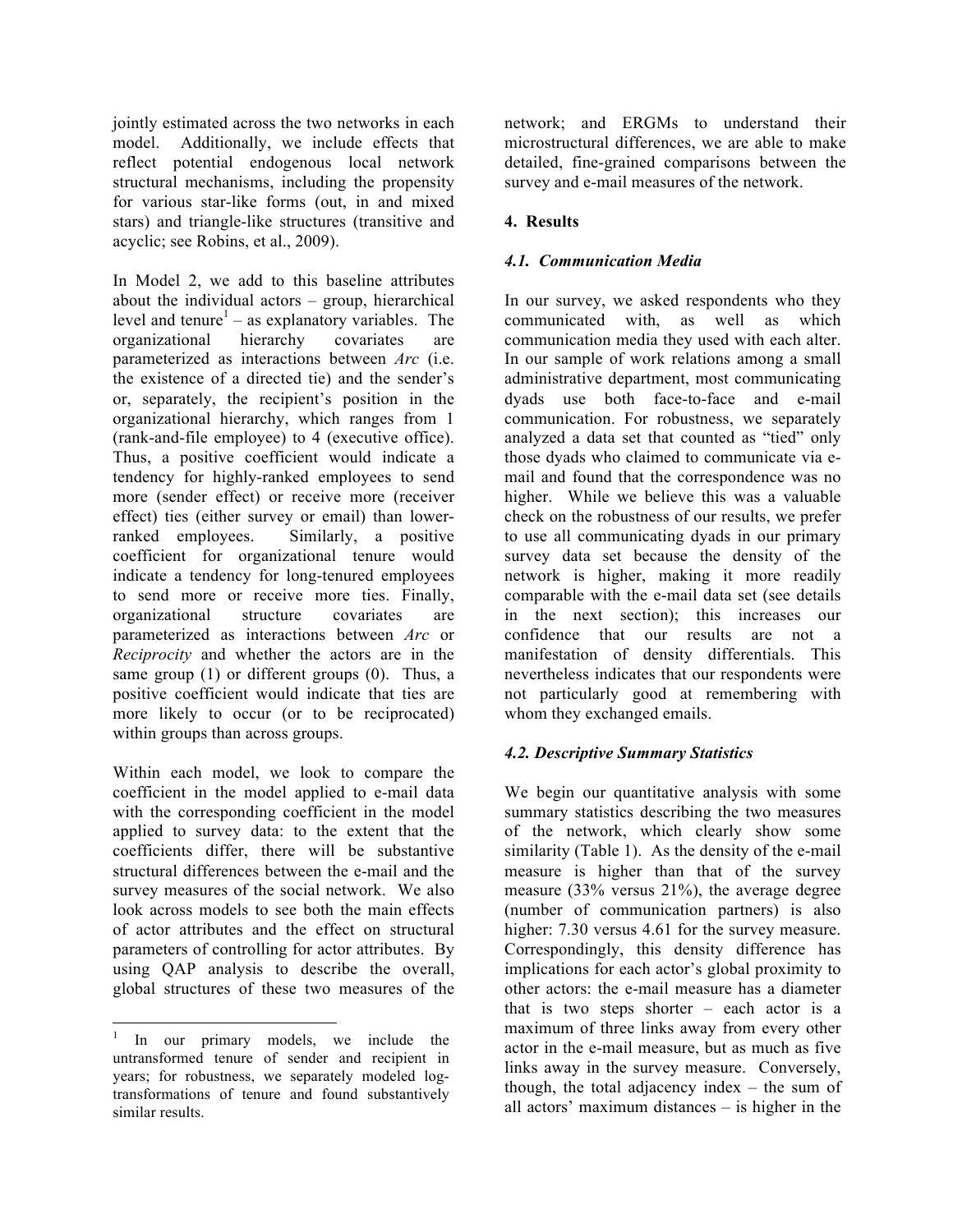e-mail measure (168 versus 106). This may be a function of the number of isolates.

|                                 | E-mail<br><b>Measure</b> | <b>Survey</b><br><b>Measure</b> |
|---------------------------------|--------------------------|---------------------------------|
| Density                         | 0.33                     | 0.21                            |
| Average Degree                  | 7.30                     | 4.61                            |
| Network Diameter                | 3                        | 5                               |
| <b>Total Adjacency</b><br>Index | 168                      | 106                             |
| Reciprocity                     | 0.70                     | 0.49                            |
| Clustering                      | 0.56                     | 0.41                            |
| Indegree<br>Centralization      | 32%                      | 35%                             |
| Outdegree<br>Centralization     | 37%                      | 16%                             |

**Table 1. Summary Statistics Comparing Email and Survey Measures of the Social Network**

The networks also differ in terms of their reciprocity, clustering and centralization. As expected, the rate of reciprocity – the proportion of all ties for which a tie also flows in the opposite direction – is much larger in the e-mail measure (0.70) than in the survey measure  $(0.49)$ . Similarly, the clustering coefficient – a measure of the degree to which the average actor's communication partners also communicate with each other – is higher in the e-mail measure (0.56) than in the survey measure (0.41). We also find a higher level of out-degree centralization – a measure of the extent to which a network is organized around a small cluster of active individuals – in the e-mail measure (37%) compared to the survey measure (16%); their in-degree centralization is similar (32% versus 35%).

#### *4.3. QAP Correlation Analysis*

Our QAP analysis yields a correlation between the binary e-mail and survey measures of the network of 0.35 ( $p < 0.01$ ). When we use the valued network, we find QAP correlations as high as 0.50 (additional information about robustness analyses available from the authors). While intuition suggests that this is not a particularly strong correlation, we have few reliable baselines against which to judge the magnitude of these results<sup>2</sup>. To estimate the best baselines we know of, we calculated QAP correlations between the self-reported survey measure and the observational measures of four BKS networks: *Frat*, the network among 58 residents of an undergraduate fraternity house; *Hams*, a network of 44 ham radio operators; *Office*, a network of 40 employees in a social science research firm; and *Tech*, the 37-person network of a graduate program in technology education (Bernard & Killworth, 1977; Bernard, et al., 1979). These are the only data sets available to us that explicitly compare an observed measure of communication with a selfreported measure of the same network and, as such, form an ideal baseline against which to assess the similarity between the two measures of our network.

Across the four binary BKS networks, we calculate QAP correlations ranging from 0.29 to 0.46 between observed and self-reported interactions among the same actors (Figure 1); the 0.35 correlation in our organization falls squarely in the middle of this pack. For robustness, we also calculated QAP correlations in the valued data (additional information available from the authors); by this method, our network exhibits a relatively high correlation between measures. Against these baselines, it appears that the correspondence between the email and the survey measures of our social network is similar to that between observational and recall measures of social networks in prior literature. This result gives us greater

 $2$  Because the QAP algorithm is highly sensitive to even small changes in network density (Krackhardt, 1987b) and the density of the survey network is substantially different from that of the e-mail measure, the upper bound on the correlation is likely less than one; thus, the judgment with which standard correlations are evaluated is not readily applicable to QAP correlations; this correlation may be stronger than our intuition suggests it is.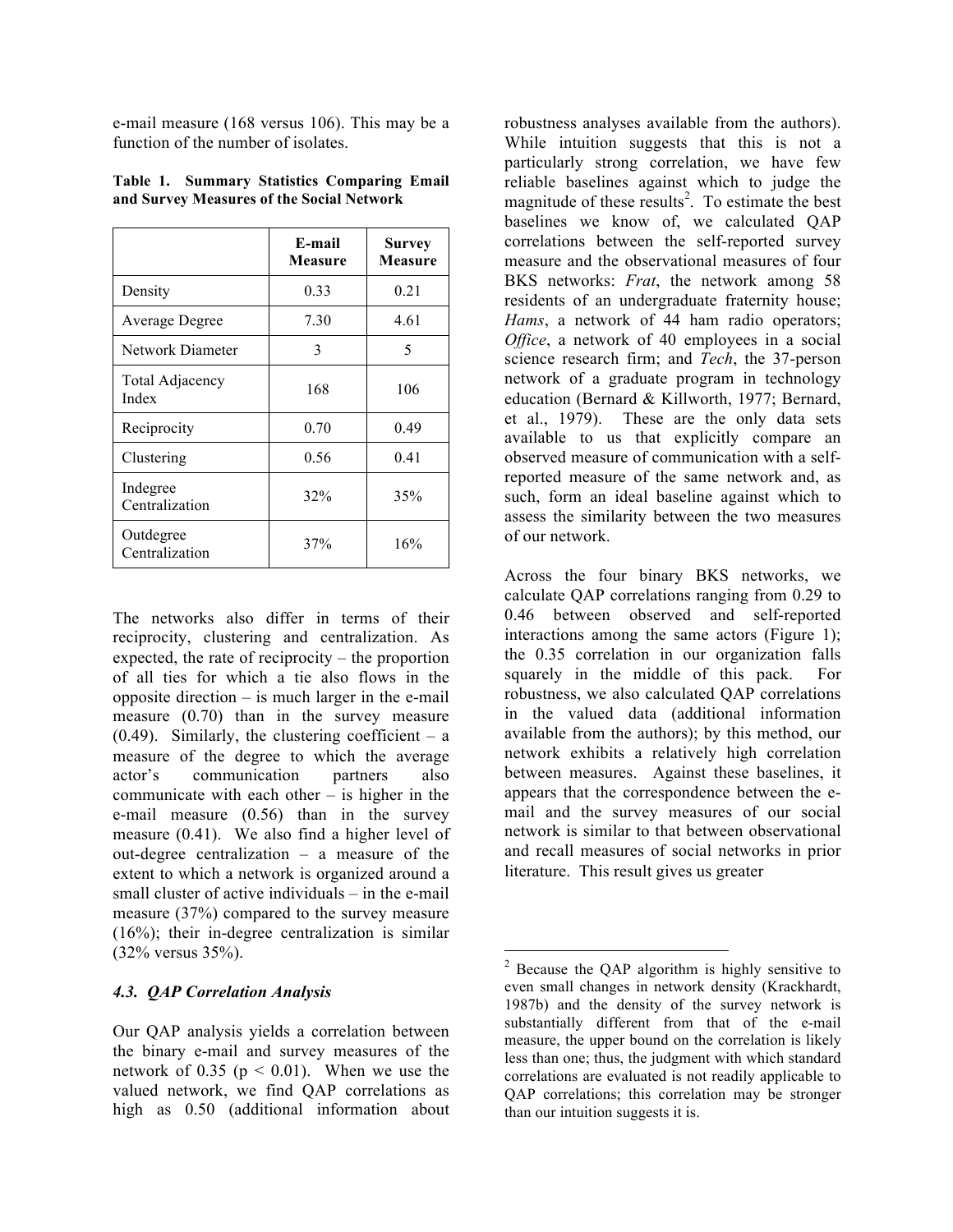

#### **Figure 1. Between-Measure QAP Correlations**

QAP correlations of valued data and binary data networks of our focal organization compared to the Bernard, Killworth and Sailor (BKS) datasets. The values represent the QAP correlation between behavioral and recall networks. BKS-Hams, BKS-Tech, BKS-Frat and BKS-Office are the names of the four datasets used in the BKS studies.

confidence that the organization we observe is, in important ways, similar to other organizations that have been studied, but it tells us little about the substantive differences that exist between recall and observational measures of network data.

#### *4.4. Exponential Random Graph Models*

Our QAP correlation analysis suggests that although the two measures of the network share a moderate degree of similarity, they also differ in important and meaningful ways; in this section, we explore the sources of those differences using exponential random graph models, sometimes called p\* models. Full results are reported in Table 2. To summarize our core results (see Table 2), we find that there is a moderate, statistically significant, degree of similarity between the survey and e-mail measures of the network; that the clustering in the survey measure of the network follows different patterns than the clustering in the email measure of the network; and that while the

clustering in the email data is mainly an endogenous process, the clustering in the survey data appears to be driven by the attributes of actors themselves, which influence which alters survey respondents choose to cite. We describe these three core results in turn below.

Consistent with our QAP results, the models indicate that there is a significant, but moderate, degree of alignment between the email and the survey measures of the network. Results on this similarity are captured in the *Survey–Email* parameter in Models 1 and 2, which indicates the propensity of a tie in one network to also exist in the other, net of all other effects in the model; all other coefficients describe differences between the two measures. From Model 1, we see that, net of other effects, people are 3.4 times  $[=exp(1.23)]$  more likely to name an individual in one network given mention in the other network.

To confirm that this result indicates substantive similarity and is not a spurious result of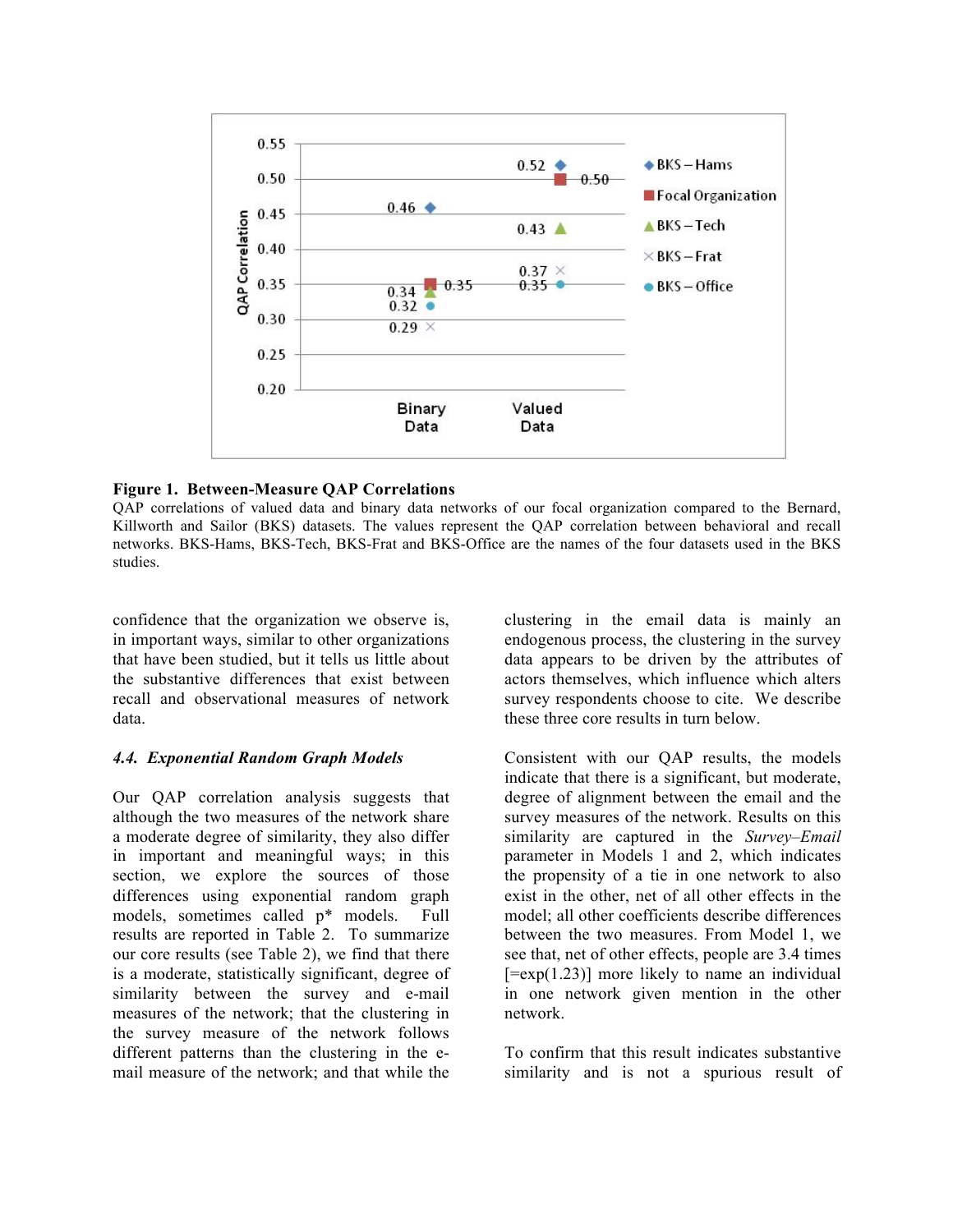|                           | Model 1<br><b>No Attributes</b> |          | Model 2<br><b>Attributes</b> |          |
|---------------------------|---------------------------------|----------|------------------------------|----------|
| <b>Parameters</b>         | <b>Survey</b>                   | Email    | <b>Survey</b>                | Email    |
| Arc                       | $-0.52$                         | $-4.51*$ | $-2.32$                      | $-5.48*$ |
|                           | (1.26)                          | (0.80)   | (1.51)                       | (0.99)   |
| Reciprocity               | $1.57*$                         | $3.61*$  | $2.72*$                      | $4.18*$  |
|                           | (0.46)                          | (0.50)   | (0.99)                       | (0.82)   |
| Mix2Star                  | $-0.14*$                        | $0.06*$  | $-0.08$                      | $0.08*$  |
|                           | (0.06)                          | (0.02)   | (0.08)                       | (0.02)   |
| Popularity Spread         | $-0.40$                         | $-1.69*$ | $-1.13$                      | $-1.59*$ |
|                           | (0.53)                          | (0.46)   | (0.72)                       | (0.57)   |
| <b>Activity Spread</b>    | $-1.35$                         | $1.00*$  | $-0.65$                      | $1.36*$  |
|                           | (0.70)                          | (0.45)   | (0.75)                       | (0.49)   |
| Path Closure [AT-T]       | $1.12*$                         | $-0.49$  | 0.66                         | $-0.85*$ |
|                           | (0.36)                          | (0.44)   | $-0.40$                      | (0.41)   |
| Popularity Closure [AT-D] | 0.16                            | $1.58*$  | 0.21                         | $1.66*$  |
|                           | (0.35)                          | (0.45)   | (0.38)                       | (0.48)   |
| Survey-Email              | $1.23*$                         |          | $0.80*$                      |          |
|                           | (0.22)                          |          | (0.27)                       |          |
| Receiver Tenure           |                                 |          | $0.05*$                      | $-0.05$  |
|                           |                                 |          | (0.02)                       | (0.03)   |
| Receiver Hierarchy        |                                 |          | $0.73*$                      | 0.21     |
|                           |                                 |          | (0.22)                       | (0.23)   |
| Same Group Arc            |                                 |          | 1.84*                        | $2.32*$  |
|                           |                                 |          | (0.49)                       | (0.57)   |
| Same Group Reciprocity    |                                 |          | $-1.51$                      | $-2.28*$ |
|                           |                                 |          | (0.85)                       | (0.93)   |

**Table 2. Exponential Random Graph Models**

Notes: Standard Errors reported in parentheses

\* Significant at  $p < 0.05$ 

Parameters for *Same Ethnicity*, *Same Gender*, *Sender Hierarchical Level, Sender Tenure*, *Sender Age*, and *Receiver Age* were included in all models, but were not significant

differences in network density that arise from different data collection methodologies, we separately modeled e-mail data consisting only of directed dyads who exchanged at least two emails (i.e., we excluded dyads in which *i* sent just a single e-mail to *j* during the observation period) with the survey data (Table 3; Models 3 and 4). We selected the threshold of two in order to make the densities of these two measures of the network similar by design (0.21 in the survey measure vs.  $0.22$  in the  $2+$  e-mails measure). Results indicate that the *Survey-Email* parameter grows larger in magnitude, from 1.23 in the primary model to 1.54, increasing our confidence that this effect reflects a substantive similarity between the measures and is robust to differences in density.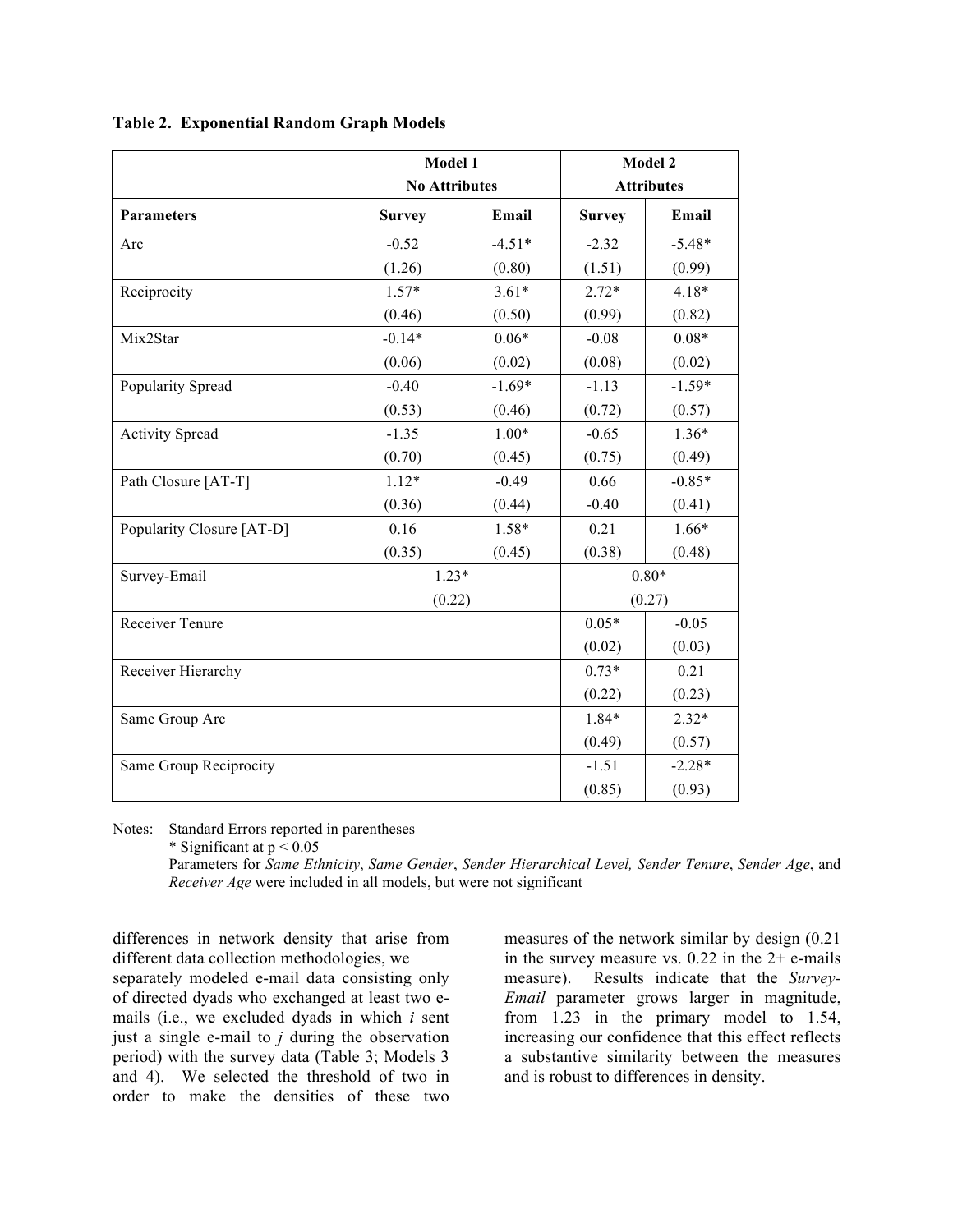|                             | Model 3<br><b>No Attributes</b> |                    | Model 4<br><b>Attributes</b> |                    |
|-----------------------------|---------------------------------|--------------------|------------------------------|--------------------|
| <b>Parameters</b>           | <b>Survey</b>                   | Email (DA)         | <b>Survey</b>                | Email (DA)         |
| Arc                         | $-0.58$<br>(1.27)               | $-4.58*$<br>(0.66) | $-1.91$<br>(1.55)            | $-6.33*$<br>(0.92) |
| Reciprocity                 | $1.50*$<br>(0.46)               | $3.15*$<br>(0.45)  | $2.65*$<br>(1.01)            | $4.29*$<br>(0.90)  |
| Mixed-2-Star                | $-0.13*$<br>(0.06)              | 0.01<br>(0.04)     | $-0.08$<br>(0.07)            | 0.05<br>(0.03)     |
| Popularity Spread           | $-0.42$<br>(0.54)               | $-0.15$<br>(0.44)  | $-1.16$<br>(0.76)            | 0.09<br>(0.46)     |
| <b>Activity Spread</b>      | $-1.28$<br>(0.75)               | 0.64<br>(0.45)     | $-0.65$<br>(0.74)            | 0.83<br>(0.45)     |
| Path Closure                | $1.07*$<br>(0.41)               | 0.67<br>(0.41)     | 0.65<br>(0.40)               | 0.27<br>(0.43)     |
| Popularity Closure          | 0.17<br>(0.38)                  | $-0.27$<br>(0.39)  | 0.21<br>(0.40)               | $-0.14$<br>(0.40)  |
| Survey - Email              | $1.54*$<br>$(0.23*)$            |                    | $1.17*$<br>(0.31)            |                    |
| <b>Attributes</b>           |                                 |                    |                              |                    |
| Receiver Hierarchical Level |                                 |                    | $0.70*$<br>(0.24)            | 0.22<br>(0.23)     |
| Sender Tenure               |                                 |                    | 0.02<br>(0.03)               | $0.07*$<br>(0.03)  |
| Receiver Tenure             |                                 |                    | $0.05*$<br>(0.02)            | $-0.09*$<br>(0.03) |
| Same Group Arc              |                                 |                    | 1.80*<br>(0.50)              | $1.73*$<br>(0.57)  |
| Same Group Reciprocity      |                                 |                    | $-1.55$<br>(0.84)            | $-1.58$<br>(0.92)  |

**Table 3. ERGMs with Density Adjusted Email Measures**

Notes: Standard Errors reported in parentheses

\* Significant at  $p < 0.05$ 

Parameters for Same Ethnicity, Same Gender, Sender Hierarchical Level, Sender Age, and Receiver Age were included in all models, but were not significant.

Our second core finding concerns the locus of clustering in the network. We find evidence of clustering in both the survey and the e-mail data, but the local structures that describe the clusters differ, as evidenced by the structural parameters in Model 1. In the survey measure, clustering

occurs along transitive pathways: the probability of *i* nominating *j* is significantly increased when *i* nominates various third parties who also nominate *j*. In other words, triads in the survey measure tend to be closed following a balance principle: if *i* nominates others who nominate *j*,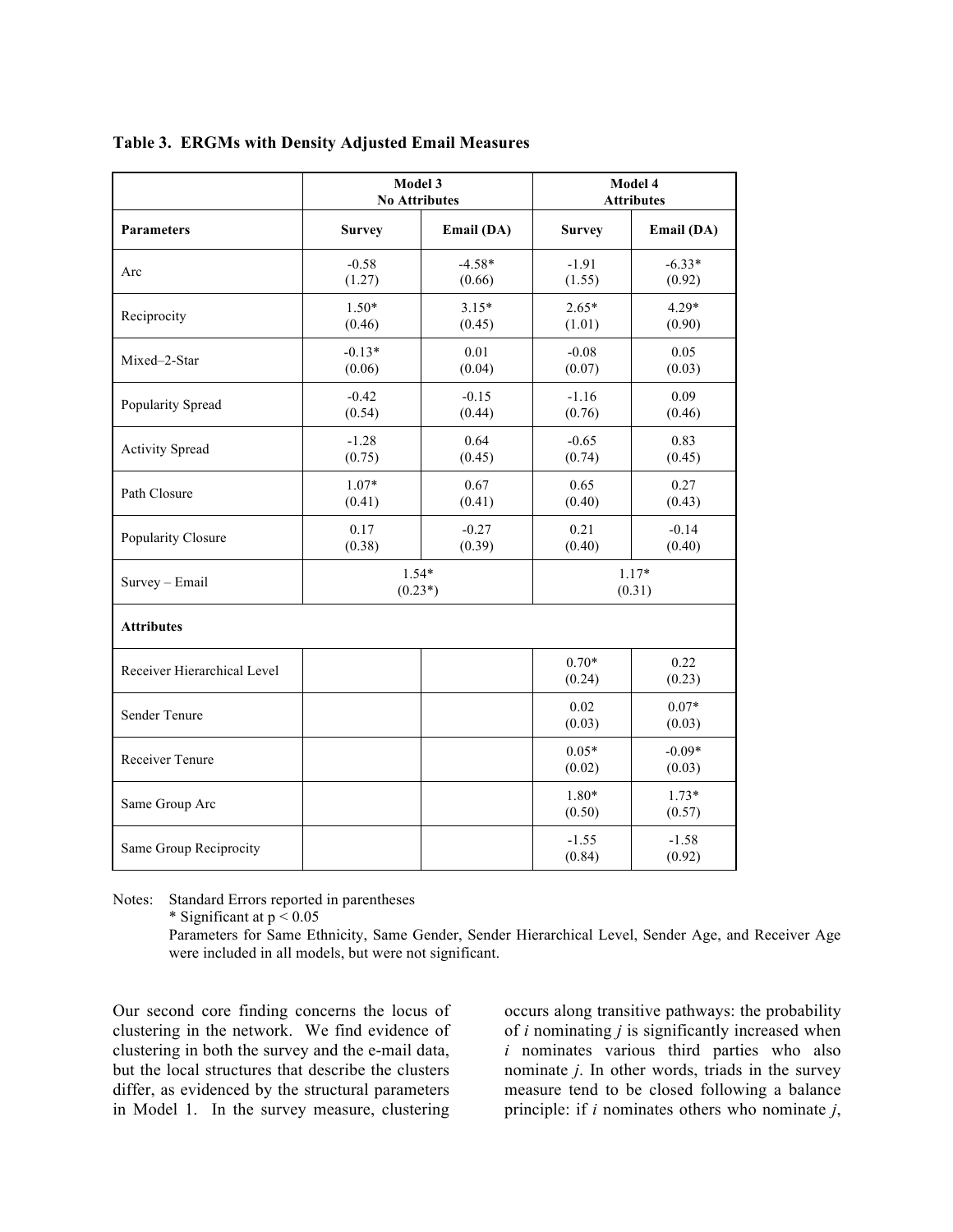there is a strong probability that *i* will also nominate *j*. Additionally, the negative *Mix-2- Star* effect reinforces this interpretation as it suggests that transitive paths are unlikely to occur on their own (i.e. without being closed). Thus clustering in the survey data appears to be directed along transitive paths.

By contrast, in the e-mail measure, clustering occurs primarily through a *Popularity Closure* mechanism: the significant positive *Popularity Closure* parameter suggests that popular individuals tend to receive emails from shared alters and to communicate together. This may also be related to the significant negative *Popularity Spread* parameter (-1.69 in Model 1), which indicates that the number of contacts from whom a person receives e-mail (indegree centrality) is more evenly distributed than would be expected, given other effects in the model. That is, while certain individuals may still be more popular than others, these central individuals are more likely to be embedded within dense clusters of relationships. Finally, the positive significant *Mixed-2-Star* (0.06) in the email measure provides additional evidence for this interpretation as it indicates that some individuals behave as information hubs in the network. To summarize our second core finding, there are subtle but important differences in the pattern of clustering between the survey measure of the network and the email measure.

To deepen our understanding of these results and the processes that might have contributed to these structures, we added parameters in Model 2 describing actor attributes, primarily group coassignments, actors' hierarchical levels, and actor's tenure with the organization. The first finding is that the addition of actor attributes allows us to further tease apart differences between the two measures of the network: the *Survey-Email* parameter is reduced from 1.23 to 0.80. Said differently, when we control for actor attributes as well as local network structure, email interaction patterns explain less of the variation in survey nominations: survey respondents are only 2.2 times  $[= \exp(0.81)]$ more likely to nominate as a communication partner someone with whom they exchange emails when we control for actor attributes – reduced from 3.4 times  $[=exp(1.23)]$  in models that exclude actor attributes.

But most interestingly, the introduction of the actor parameters in Model 2 also renders the higher-order structural parameters in the survey measure statistically insignificant. This suggests that the distinctive structural features of the survey measure that are independent of its alignment with the e-mail measure (Model 1) are explained away by the introduction of actor attributes (in Model 2). More generally, actors' recall of their interactions appears to be influenced not only by the actual existence of these interactions, but also by attributes of their communication partners, such as hierarchical level and departmental co-affiliation. The processes that give rise to the structures observed in the survey data in Model 1 appear to have been caused by the actor attribute parameters in Model 2; we discuss the implications of this point more fully below.

Conversely, the existence of structural effects in the e-mail measure over and above the *Email-Survey* parameter and the actor attributes means that the structural processes present in the e-mail measure are not captured well by either the survey measure or the actor attributes alone. The significant negative *Popularity Spread*  parameter (-1.59) indicates relative uniformity in in-degree: the distribution of the number of senders for each recipient is homogenous across actors. By contrast, the significant positive *Activity Spread (1.36)* is a sign of heterogeneity of out-degree: some actors are observed to send e-mail to a larger number of alters than others while all actors receive email from similar numbers of alters. This result, too, is unlikely to be an artifact of data collection methods – while each actor's out-degree was limited to 10 in the survey, this constraint was rarely binding – so in practice, neither in-degree nor out-degree was constrained in either data collection method. Further, the fact that this effect only emerges as significant when we control for hierarchical level suggests that there is no main effect of level on in-degree, but that heterogeneity of indegree occurs at each level of the hierarchy. Additionally, the significant *Mixed-2-Star* (0.08)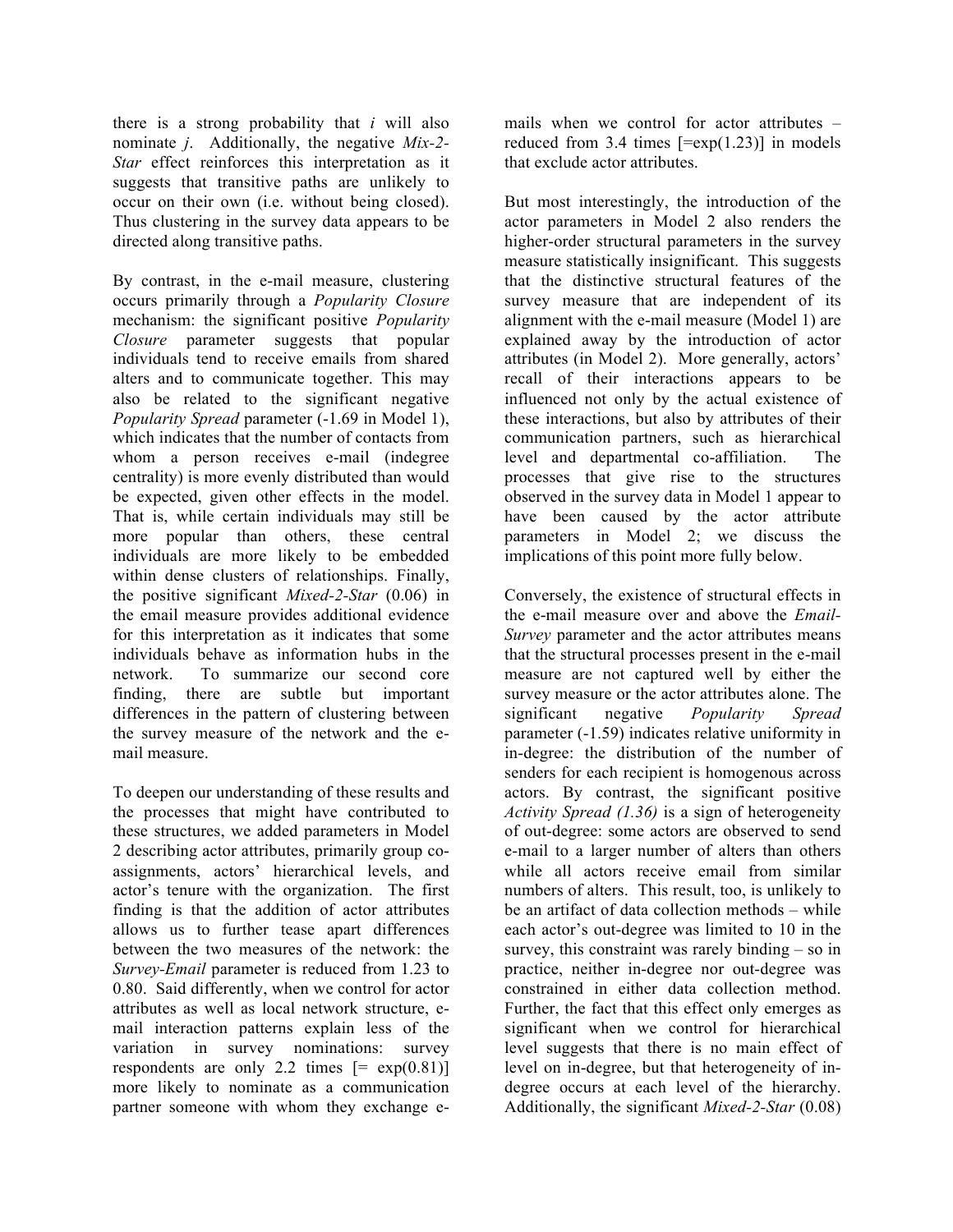effect suggests that some individuals do tend to play important roles in the flow of e-mail communication, by receiving and sending along messages. Finally, in terms of clustering, the introduction of actor attributes does not affect the *Popularity Closure* parameter (1.66) which is still positive and significant, but the *Transitive Closure* parameter (-0.85) is now negative and significant. This confirms the tendency shown in the survey network for hierarchical level and group affiliation to explain transitive closure.

We now turn our attention to the results on the actor attribute variables introduced in Model 2. The *Receiver Hierarchical Level* effect shows that individuals receive more than twice as many survey nominations  $[\exp(0.73) = 2.08]$  for each step up the four-level hierarchy. In the e-mail measure of the network, the hierarchy effect is not significant: people higher in the organization do not tend to receive more e-mails than those in the rank below them. Furthermore, people at all levels of the hierarchy, on average, receive email from senders who are similarly distributed across the range of hierarchical levels. To confirm that this result is not an artifact of our modeling approach, we also ran independent, single-network models of the survey data and, separately, the e-mail data (additional information available from the authors); in all cases the *Sender Hierarchical Level* and the *Receiver Hierarchical Level* effects were insignificant in the e-mail data. Similarly, the *Receiver Tenure* effect shows that individuals with more tenure in the organization receive more nominations.

In both the survey and e-mail measures of the network, we find a significant *Same Group Arc* effect, indicating that actors both nominate others and send e-mails to others that are in their own department at a higher rate than those from other departments. This suggests that organizational proximity is important both for the recall of communication activity as well as for the observed activity. More surprising is that this attribute is significant in both networks, even when controlling for the *Survey-Email* parameter, indicating that while some dyads may appear in both the e-mail and the survey data, other withingroup dyads report communicating in the survey, but are not observed to e-mail, while still others exchange e-mail but do not report communicating in the survey. It is possible that this may be understood as a medium substitution effect, perhaps moderated by physical proximity, whereby some dyads communicate mostly faceto-face while others communicate mostly by email (while still others do both frequently).

The significant negative *Same Group Reciprocity*  effect in the email network shows that actors are less likely to reciprocate emails from a group member than from a member of a different group. Again, medium substitution provides one possible explanation for this curious result: if *i* sends an email to *j* within the same group, *j* may come to talk directly with *i* instead of replying via email, as groups are generally co-located. Another possibility is that there are some withingroup e-mails that are purely announcements and require no reply, but we believe that most such "broadcast" e-mails were eliminated by our inclusion criterion of four or fewer recipients. Alternatively, it may reinforce our earlier note of the presence of some individuals with an important role in redistributing email communications. The reduced in-group reciprocity may suggest that the redistribution activity of these individuals tends to span group boundaries.

# **4. Discussion**

We began this paper by observing that in spite of recent advances in methods for collecting and analyzing large data sets of electronic communications, the organizations field has been reluctant to adopt e-mail data for substantive network analysis (Lazer, et al., 2009). Although organizational scholars are well-equipped with many ways to explain this collective inertia (e.g., Christensen & Bower, 1996; Tripsas, 1997; Tushman & Anderson, 1986), we suggest that one reason for the field's reluctance may have to do with theoretical and empirical ambiguity about how to interpret a network of electronic communications. To directly assess the similarities and differences between network data drawn from e-mail and from surveys, we gathered data on the communications network of an organization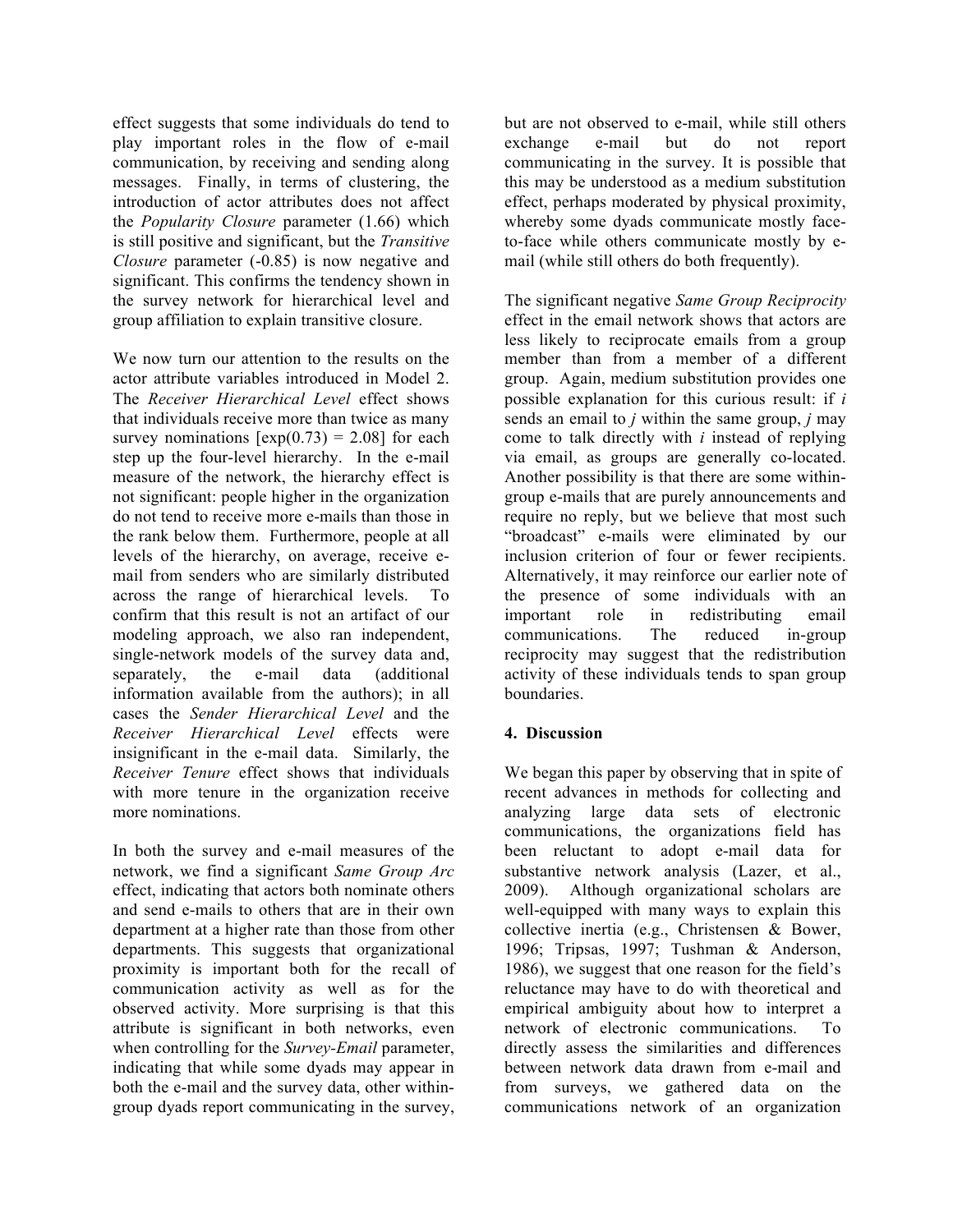using both methods and compared them quantitatively. Overall, our results bring us to the conclusion that people's recall and perception of their communication patterns is explained by a social process that differs substantively from their actual communication patterns.

The comparisons show that the networks correspond to only a moderate extent, with QAP correlations of 0.35. Our ERGM results suggest that e-mail and survey measures of one social network have some similarities, but also have predictable differences. In summary, we demonstrate three core results. First, we show that, at least in the organization we study, the correspondence between survey and e-mail measures of the network is significant, if moderate in magnitude; second that survey data and e-mail data both exhibit clustering, but that the processes that give rise to clustering in the survey data differ from the processes of clustering in the e-mail data; and third, that the higher-order structural parameters describing the survey measure cease to be statistically significant when we account for actor attributes, while they remain significant in the email measure. We elaborate on these core results and their implications below.

First, similar to Bernard, Killworth and Sailer before us, we find that the correspondence between observational and recall measures of social networks are moderate in magnitude, with QAP correlations no higher than 0.35. While we reiterate Krackhardt's interpretive warning, we must nevertheless conclude that actors' recall of their social network differs significantly from their observed pattern of interactions. The remainder of our analysis served to explore the nature and origins of these differences.

With respect to survey data, we find significant effects for higher-order structural parameters related to transitivity; but that when we control for hierarchy, tenure and group affiliation, these effects disappear. Said differently, the higherorder parameters that we observe in Model 1 appear to be driven by the actor attributes in Model 2. This result has at least two important implications for social network research. First, it implies that we may have elucidated the process that underlies the creation of the social structural pattern we observe in Model 1: at the individual level, actors tend to over-state their ties to highranking, long-tenured or proximate alters; these individual processes give rise to the local microstructures of transitivity that are significant in Model 1, which, in turn, give rise to the global structure that we observe in the survey network. Second, the fact that actor attributes, such as hierarchy, tenure and grouping, play such a dominant role in determining survey nomination patterns suggests the underlying reason why survey data differ from observational data: because some ties are more salient to actors than others. Simply put, survey respondents tend to over-state their ties with high-status people. Consistent with behavioral decision theory on self-serving bias (Babcock & Loewenstein, 1997), individuals try to enlarge their perceptions of their own role and importance in the organization by systematically attending to contacts with high-status others more than contacts with low-status others. This interpretation is also consistent with our descriptive statistics: at the global level, we found much lower levels of clustering in the survey measure of the network, consistent with a propensity for ties to be directed up the hierarchy rather than at co-workers who are likely to also communicate with one another. Furthermore, one of our preliminary interviews provides anecdotal support for this finding: during a structured interview with one supervisor, he cited other supervisors and directors as communication partners, but neglected to cite the staff that reported to him; when explicitly asked, however, he conceded that he does indeed communicate frequently with his staff, in spite of the fact that he failed to mention them initially. Further, our finding that the magnitude of the *Survey-Email* parameter is lower in Model 2 than in Model 1 may reflect a difference between the actual effect of actor attributes on communications and actors' perceptions of that effect.

In contrast to the survey data, where local microstructure appears to be driven by actor attributes, in the e-mail data, the local microstructure appears to be driven mainly by an endogenous process, where actors'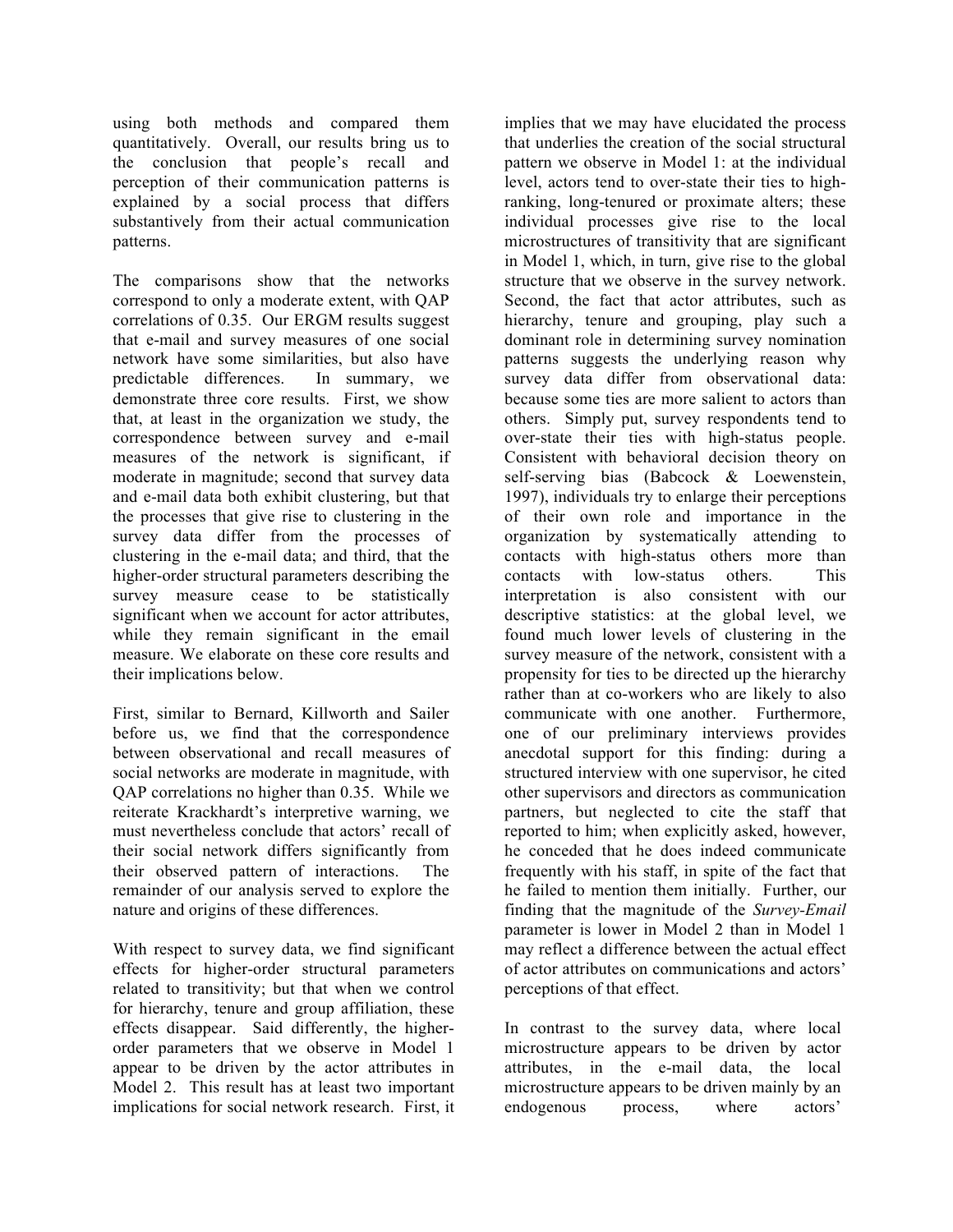communications themselves determine the overall structure of the network. We find that actor attributes (grouping) are important in determining the patterns of communications but that there are remaining structural effects that actor attributes do not explain. While these structures may, indeed, be driven by heterogeneity in some unobserved attributes of the actors, we nevertheless need the higher order structural parameters to understand the global structure of the e-mail network. In particular, we note that the main closure mechanism that explains clustering in the e-mail measure is a popularity-based structural homophily effect (Robins, et al., 2009). This effect suggest that the e-mail measure may provide a more genuine representation of the organizational communication process, in which individuals who receive e-mail from the same sources will tend to communicate (i.e. work) together, unfiltered by actors' perceptions of their social environments. We are hardly the first scholars to suggest that behavioral and recall network are different, due to biases inherent in the use of self-reported network data; on the contrary, we build on a solid base of empirical evidence to that effect. Where we depart from that tradition, however, is in explicating the underlying social processes that give rise to these differences. While survey responses highlight the perception of social differences in the groups that actors belong to (in our study based on hierarchy, tenure and group affiliation), email interactions provide a clearer picture of the actual information flows in these same groups and how individuals build complex interaction structures in the process of sharing information.

More generally, this research reinvigorates the need to underscore the differences between recall and behavioral measures of social networks. Surveys measure respondents' perceptions of the network, whereas e-mail data records actual, observed interactions, albeit of a single type. Our results suggest that the two capture different realities of the social structure and processes occurring in the organization. Indeed, the cognitive social structure literature (Krackhardt, 1987a) draws on precisely this distinction in examining deviations between perception and observation (see also Kilduff & Krackhardt, 1994). Importantly, we do not contend that there is one observed "reality" that should be measured; rather, we suggest that scholars must choose whether observable interactions or perceptions of interaction patterns are the relevant set of interactions to bring to bear on their particular research question. For example, in research that posits effects of an actor's network on her subsequent choices (e.g., Casciaro & Lobo, 2008), it is the actor's perception of her network that drives her decision-making, so e-mail data would be inappropriate. In contrast, research that demonstrates effects of an actor's structural position on objective outcomes (e.g., Bulkley & Van Alstyne, 2004), where the actor's perception plays no role, are better served using unbiased, observed network ties, as measured using archival data such as e-mail.

### *5.1. Implications for Research*

Our results have important implications for research on social networks, both in terms of research design and in terms of interpretation. At a research design level, we make the elementary, yet oft-neglected, argument that the match between the research question and the type of data collected to answer it is crucial. We argue that *for certain types of research*, e-mail data is both practicable and suitable for network analysis and that as an observational source of data, it provides a more accurate measure of the actual communication structure of an organization. To the extent that the answer to a research question depends on accurate, unbiased measures of behavioral ties among actors who are heterogeneous in status or location (geographic or organizational), we argue that survey data should be avoided, to the advantage of e-mail data.

Furthermore, we suggest that research that explicitly focuses on infrequent, cross-category communications or weak ties may suffer from under-reporting of those ties in surveys and should be controlled for. For example, in his classic work on the social structure of  $R&D$  labs Allen (1977) shows that communication across intra-organizational boundaries is rare and that status places significant constraints on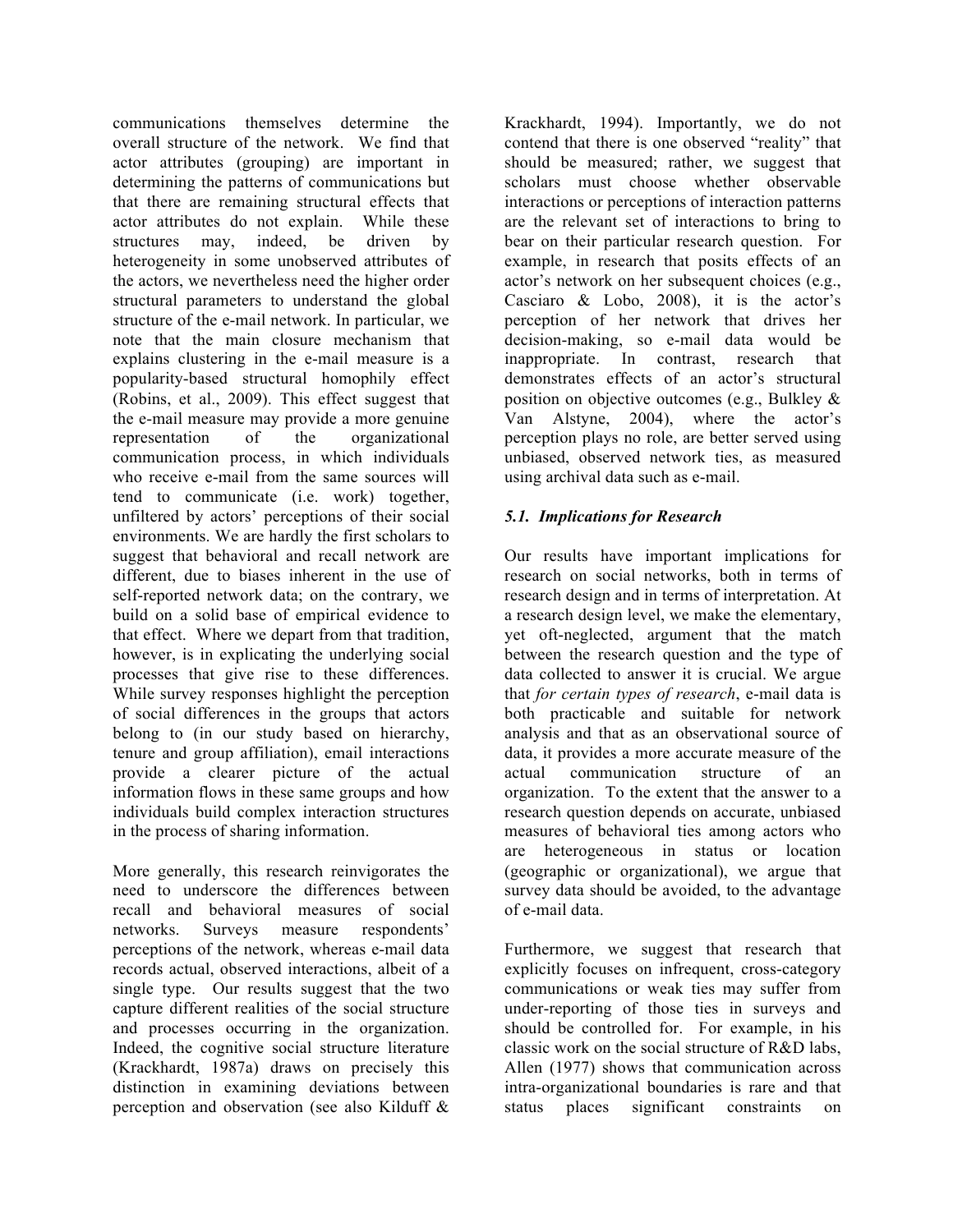communication, as high-status actors rarely communicate with low-status actors. Although empirical support is generally wanting, the intuitive appeal of Allen's work has set expectations for a generation of scholars who read it. More recently, Cross and Parker (2004) report a strong hierarchy effect in network connectivity based on a survey, but they interpret the effect to be caused by informationgathering processes. Our analysis of the survey measure of our social network yields results that are consistent with prior literature, but our comparison with e-mail measures of the network suggests that these results confound – at least partially – real, socially meaningful effects with measurement error introduced by response bias.

# *5.2. Caveats and Limitations*

We must qualify our work by acknowledging that this is but a single case study of one, admittedly small, organization. While we believe that our core finding – that survey and email networks exhibit substantially different clustering processes – is likely to apply to many organizations, our results are not formally generalizable beyond the specific context we study. Nevertheless, based on our results and on previous empirical evidence highlighting biases in survey responses, we suggest that researchers should revisit conclusions that have been reached using recall data to answer questions that require behavioral information.

As in all survey research, non-response is a threat to the validity of our findings and a limitation of this study. We used several approaches to mitigate survey non-response: the survey was originally distributed by our sponsor, a senior executive in the organization, who endorsed the project and personally encouraged participation and we sent multiple individual reminders to non-respondents. The empirical literature on the effect of non-response on social network measures is scant, but the few studies we know of suggest that our data are sufficient to address our question. Costenbader and Valente (2003) examine the effects of nonresponse on 11 difference centrality measures across 8 different networks; with a response rate similar to ours, they find average correlations between the values in the sampled and complete networks ranging from about .55 to about .97<sup>3</sup>; the measures most similar to those that we employ have correlations ranging from .8 to .97. Kossinets (2006) examines the effect of missing data on global network properties and suggests that response rates of 50-70% are sufficient to achieving unbiased results. To empirically explore the robustness of our results to these sampling concerns, we imputed the missing data based on available data using PNet, then re-ran our analysis on the complete network; results were not substantively different<sup>4</sup>. . The combination of support for our methods in the literature and consistent empirical results using imputation increases our confidence, but without certainty, that non-response does not undermine our results.

Another limitation of our study concerns the use of a recall, rather than a roster, name generator in our network survey. The literature offers conflicting opinions on the relative merits of roster versus recall name generators in general. Hlebec and Ferligoj (2001) find that the two methods are equally reliable, but suggest that recall methods may elicit stronger ties than roster methods; for our purposes, it does seem plausible that a roster might have mitigated the bias to under-report ties with distant actors by jogging respondents' memories (Brewer, 2000). Such would have been a more conservative test of the self-serving bias to cite up the hierarchy by separating the memory issue from the motivation issue.

Finally, our study is limited by the use of single sociometric items to measure the social network variables. This limitation is typical of social network research because each additional question adds substantially to the burden on respondents and, therefore, reduces response rates. However, single-item survey measures

Excluding Bonacich's eigenvector centrality measure, which was essentially uncorrelated with the true measure when any data was missing, and which we do not employ in our study at all.

<sup>4</sup> For brevity, we do not include these results in the paper, but they are available from the authors upon request.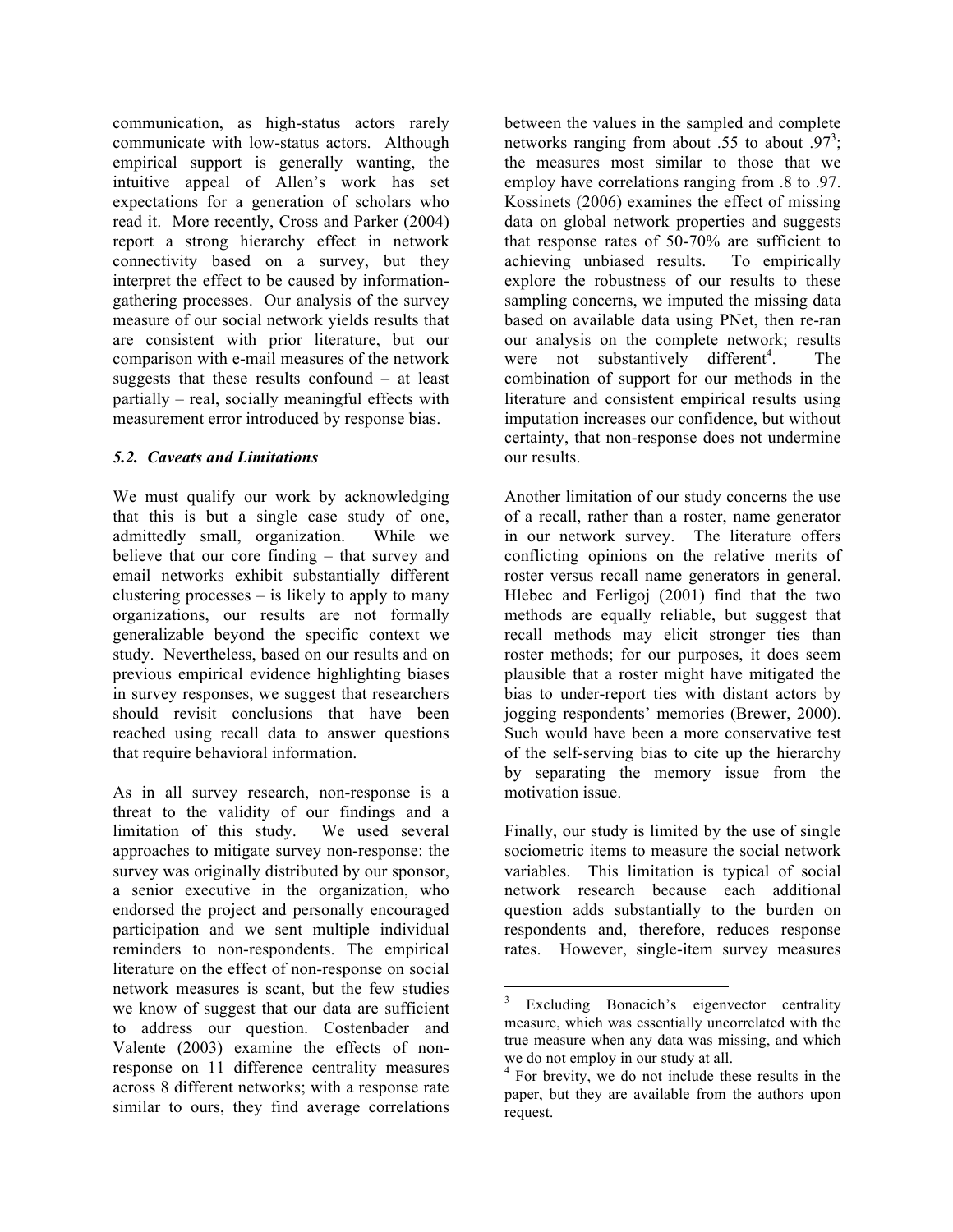appear to be highly reliable when researchers use standard data collection methods (Marsden, 1990), and in particular, the use of survey items that have been tested in prior research, as we did. Furthermore, because our goal was to compare the current standard approach with novel methods using e-mail data, we did not want to use measures that were significantly more complex than those of most network scholars.

### **6. Conclusions**

Organizational network research has, to date, not been able to capitalize on the large amount of electronic data available to researchers. Given the increasing ubiquity of information technology in firms of all sizes, organizational network analysis seems an obvious beneficiary of this unbiased, unobtrusive, and widely available source of data. Yet, little substantive research has employed such electronic data to date. We posit that one obstacle to the more widespread seizure of this opportunity seems to be a lack of understanding about e-mail data and what it reveals about interpersonal relationships. In this paper, we empirically examine the correspondence between e-mail and survey measures of a social network.

We find that the two measures of the network are dissimilar to a large extent, comparable in magnitude to previous such comparisons. We find that at least part of this lack of correspondence comes from different clustering resulting from distinct social processes that occur in communication behavior and in the recall that actors have of this behavior. Actors' recall is influenced by predictable biases that are consistent with prior informant accuracy and behavioral decision theory literature – namely that survey respondents over-state ties to highstatus others and under-state ties to physically and organizationally distant others, while their behavior is driven by the pattern of interactions that surrounds them. This substantive difference makes the two measures of the network suitable for answering different sorts of research questions: survey data remains the appropriate method for research that is concerned with actors' perceptions of social structure. But for research that depends on accurate measures of social interactions – particularly among a large or distributed population – our results suggest that survey data could provide misleading results.

In contrast, e-mail data, in spite of the many obstacles currently impeding its widespread use – including the difficulty of negotiating access to e-mail data from the organizations we study and the technical skills required to work with e-mail data, which differ significantly from the skills required to field surveys – provide ubiquitous, practicable, valid measures of social networks.

These findings have important implications for research in organizational sociology, such as ensuring the appropriateness of the type of data used to answer a research question, and exploring alternative interpretation of results coming from measures that have been developed from a behavioral perspective. Finally, as other scholars have recently stressed (e.g., Lazer, et al., 2009) we want to highlight the potential for e-mail data to provide opportunities for research that was previously unfeasible, in addition to offering better data for a variety of existing avenues of research. E-mail data offer the possibility to gather information on observable social interactions among all individuals in small, medium and large companies, but also to provide minute observation of these interactions as they evolve through time. It is our hope that our empirical results will contribute to the inevitable, but slowly-developing, adoption of email data as a widely-accepted source of social network analysis.

# **References**

- Ahuja, M. K., Galletta, D. F., & Carley, K. M. (2003). Individual centrality and performance in virtual r&d groups: An empirical study. *Management Science, 49*(1), 21-38.
- Allen, T. J. (1977). *Managing the flow of technology: Technology transfer and the dissemination of technological information within the r&d organization*. Cambridge, MA: MIT Press.
- Ancona, D. G., Goodman, P. S., Lawrence, B. S., & Tushman, M. L. (2001). Time: A new research lens. *The Academy of Management Review, 26*(4), 645-663.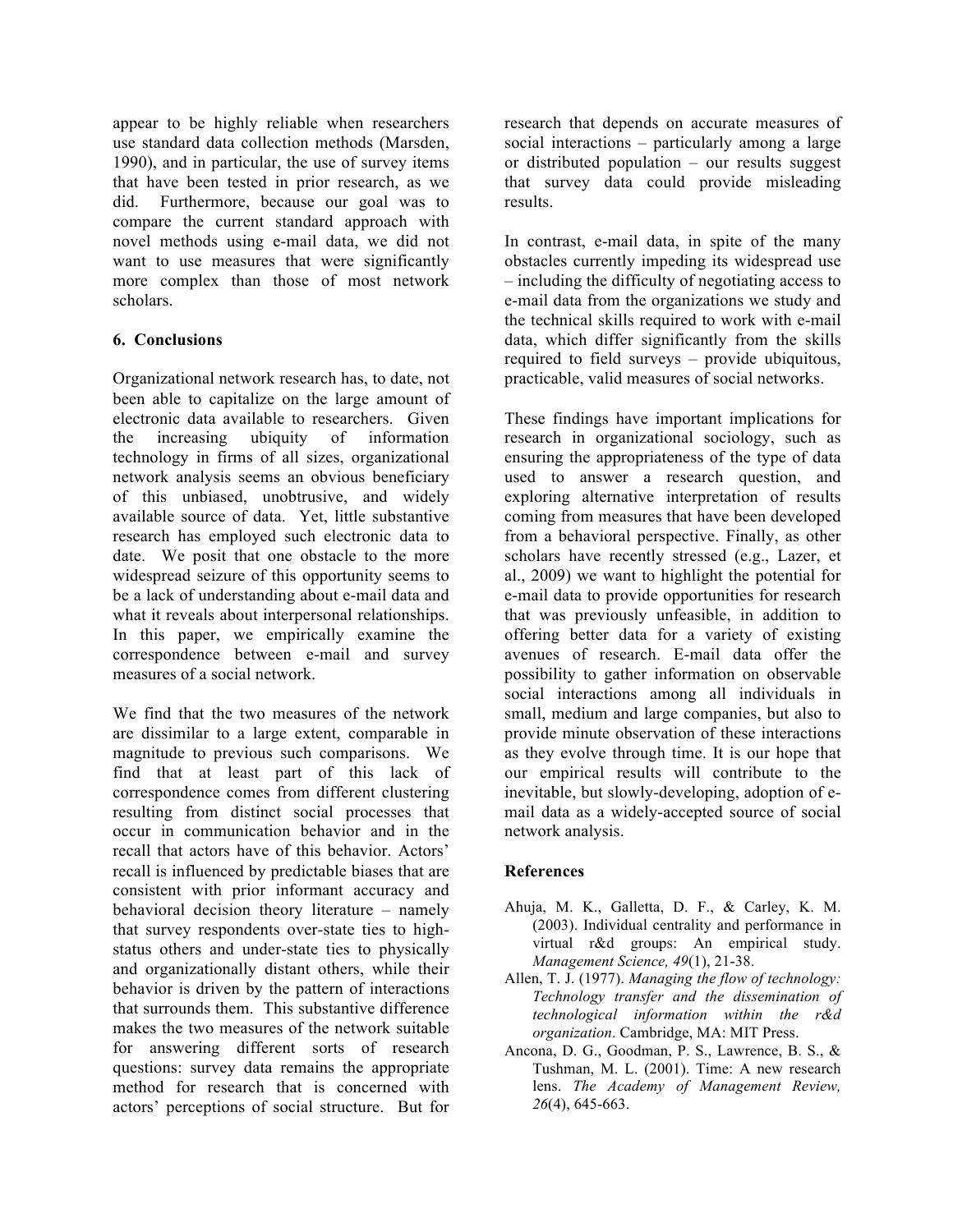- Anderson, B. S., Butts, C., & Carley, K. (1999). The interaction of size and density with graph-level indices. *Social Networks, 21*(3), 239-267.
- Anderson, C. J., Wasserman, S., & Crouch, B. (1999). A p\* primer: Logit models for social networks. *Social Networks, 21*(1), 37-66.
- Aral, S., & Van Alstyne, M. W. (2010). Networks, information & brokerage: The diversitybandwidth tradeoff. *SSRN eLibrary*.
- Babcock, L., & Loewenstein, G. (1997). Explaining bargaining impasse: The role of self-serving biases. *The Journal of Economic Perspectives, 11*(1), 109-126.
- Bazerman, M. H. (2006). *Judgment in managerial decision making* (6th ed.). Hoboken, NJ: Wiley.
- Bernard, H. R., & Killworth, P. D. (1977). Informant accuracy in social network data ii. *Human Communication Research, 4*(1), 3-18. doi: doi:10.1111/j.1468-2958.1977.tb00591.x
- Bernard, H. R., Killworth, P. D., & Sailer, L. (1979). Informant accuracy in social network data iv: A comparison of clique-level structure in behavioral and cognitive network data. *Social Networks, 2*(3), 191-218.
- Bernard, H. R., Killworth, P. D., & Sailer, L. (1981). Summary of research on informant accuracy in network data and the reverse small world problem. *Connections, 4*(2), 11-25.
- Bernard, H. R., Killworth, P. D., & Sailer, L. (1982). Informant accuracy in social-network data v. An experimental attempt to predict actual communication from recall data. *Social Science Research, 11*(1), 30-66.
- Borgatti, S. P., Everett, M. G., & Freeman, L. C. (2006). Ucinet for windows: Software for social network analysis. Natick, MA: Analytic Technologies.
- Breiger, R. L. (1974). The duality of persons and groups. *Social Forces, 53*(2, Special Issue), 181- 190.
- Brewer, D. D. (2000). Forgetting in the recall-based elicitation of personal and social networks. *Social Networks, 22*(1), 29-43.
- Bulkley, N., & Van Alstyne, M. (2007). *Email, social capital, and performance in professional services*. Paper presented at the Annual Meetings of the Academy of Management, Philadelphia.
- Bulkley, N., & Van Alstyne, M. W. (2004). Why information should influence productivity. In M. Castells (Ed.), *The network society: A crosscultural perspective*. Northampton, MA: Edward Elgar Publishing.
- Butts, C. T. (2008a). A relational event framework for social action. *Sociological Methodology, 38*(1), 155-200.
- Butts, C. T. (2008b). Social network analysis: A methodological introduction. *Asian Journal Of Social Psychology, 11*(1), 13-41. doi: doi:10.1111/j.1467-839X.2007.00241.x
- Butts, C. T. (2009). Revisiting the foundations of network analysis. *Science, 325*(5939), 414-416. doi: 10.1126/science.1171022
- Casciaro, T., & Lobo, M. S. (2008). When competence is irrelevant: The role of interpersonal affect in task-related ties. [Article]. *Administrative Science Quarterly, 53*(4), 655- 684.
- Christensen, C. M., & Bower, J. L. (1996). Customer power, strategic investment and the failure of leading firms. *Strategic Management Journal, 17*, 197-218.
- Coleman, J. S. (1988). Social capital in the creation of human capital. *American Journal of Sociology, 94*(Supplement: Organizations and Institutions: Sociological and Economic Approaches to the Analysis of Social Structure), S95-S120.
- Costenbader, E., & Valente, T. W. (2003). The stability of centrality measures when networks are sampled. *Social Networks, 25*(4), 283-307.
- Cross, R. L., & Parker, A. (2004). *The hidden power of social networks : Understanding how work really gets done in organizations*. Boston, Mass.: Harvard Business School Press.
- Davis, G. F. (1991). Agents without principles? The spread of the poison pill through the intercorporate network. *Administrative Science Quarterly, 36*(4), 583-613.
- Drucker, P. F. (1959). *Landmarks of tomorrow* ([1st ] ed.). New York: Harper.
- Ebel, H., Mielsch, L.-I., & Bornholdt, S. (2002). Scale-free topology of e-mail networks. *Physical Review E, 66*(3), 035103.
- Eckmann, J.-P., Moses, E., & Sergi, D. (2004). Entropy of dialogues creates coherent structures in e-mail traffic. *Proceedings of the National Academy of Sciences, 101*(40), 14333-14337. doi: 10.1073/pnas.0405728101
- Engel, O. (2009). Clusters, recipients and reciprocity: Extracting more value from email communication networks. *SSRN eLibrary*.
- Feld, S. L. (1981). The focused organization of social ties. *The American Journal of Sociology, 86*(5), 1015-1035.
- Ferligoj, A., & Hlebec, V. (1999). Evaluation of social network measurement instruments. *Social Networks, 21*(2), 111-130.
- Fleming, L., Mingo, S., & Chen, D. (2007). Collaborative brokerage, generative creativity, and creative success. *Administrative Science Quarterly, 52*(3), 443-475.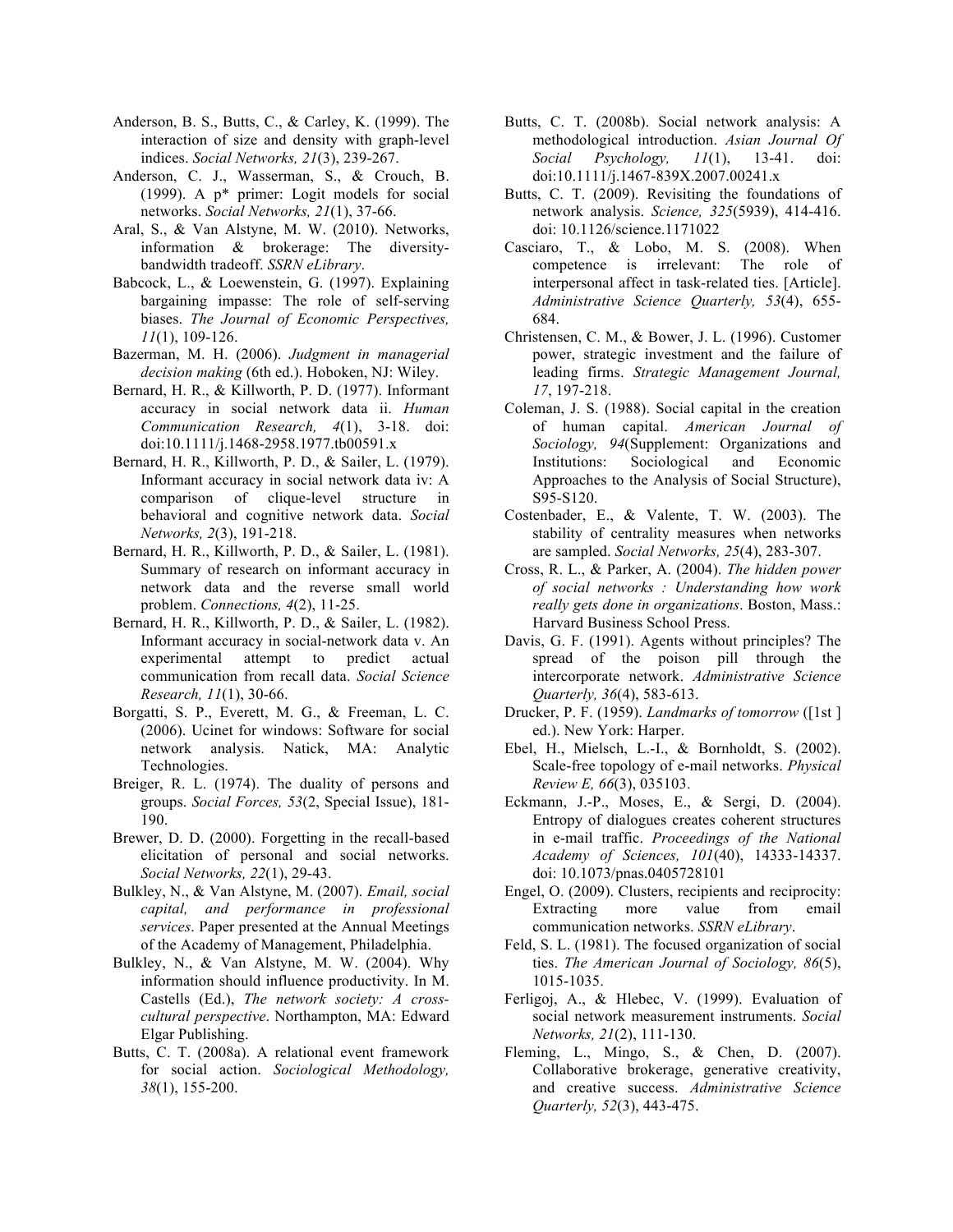- Freeman, L. C. (1979). Centrality in social networks: Conceptual clarification. *Social Networks, 1*, 215-239.
- Freeman, L. C., Romney, A. K., & Freeman, S. C. (1987). Cognitive structure and informant accuracy. *American Anthropologist, 89*(2), 310- 325.
- Friedkin, N. E. (2004). Social cohesion. *Annual Review of Sociology, 30*(1), 409-425. doi: doi:10.1146/annurev.soc.30.012703.110625
- Grannis, R. (2010). Six degrees of "Who cares?". *American Journal of Sociology, 115*(4), 991- 1017. doi: doi:10.1086/649059
- Gulati, R. (1998). Alliances and networks. *Strategic Management Journal, 19*(4), 293.
- Hlebec, V., & Ferligoj, A. (2001). Respondent mood and the instability of survey network measurements. *Social Networks, 23*(2), 125-140.
- Hubert, L., & Schultz, J. (1976). Quadratic assignment as a general data analysis strategy. *British Journal of Mathematical and Statistical Psychology, 29*(2), 190-241.
- Kilduff, M., & Krackhardt, D. (1994). Bringing the individual back in: A structural analysis of the internal market for reputation in organizations. *Academy of Management Journal, 37*(1), 87-108.
- Killworth, P. D., & Bernard, H. R. (1979). Informant accuracy in social network data iii: A comparison of triadic structure in behavioral and cognitive data. *Social Networks, 2*(1), 19-46.
- Kleinbaum, A. M., Stuart, T. E., & Tushman, M. L. (2008). *Communication (and coordination?) in a modern, complex organization*. Harvard Business School.
- Knoke, D., & Burt, R. S. (1983). Prominence. In R. S. Burt & M. J. Minor (Eds.), *Applied network analysis: A methodological introduction* (pp. 195-222). Beverly Hills: Sage.
- Kossinets, G. (2006). Effects of missing data in social networks. *Social Networks, 28*(3), 247-268.
- Kossinets, G., & Watts, D. J. (2006). Empirical analysis of an evolving social network. *Science, 311*(5757), 88-90. doi: 10.1126/science.1116869
- Krackhardt, D. (1987a). Cognitive social structures. *Social Networks, 9*(2), 109-134.
- Krackhardt, D. (1987b). Qap partialling as a test of spuriousness. *Social Networks, 9*(2), 171-186.
- Lazer, D., Pentland, A., Adamic, L., Aral, S., Barabasi, A.-L., Brewer, D.*, et al.* (2009). Computational social science. *Science, 323*(5915), 721-723. doi: 10.1126/science.1167742
- Leydesdorff, L. (1995). *The challenge of scientometrics: The development, measurement, and self-organization of scientific communications*. Leiden: DSWO Press.
- Marsden, P. V. (1990). Network data and measurement. *Annual Review of Sociology, 16*(1), 435-463.
- Marsden, P. V. (2005). Recent developments in network measurement. In P. J. Carrington, J. Scott & S. Wasserman (Eds.), *Models and methods in social network analysis* (pp. 8-30). New York: Cambridge University Press.
- Monge, P. R., & Contractor, N. S. (2003). *Theories of communication networks*. New York: Oxford University Press.
- Moody, J., McFarland, D., & Bender-deMoll, S. (2005). Dynamic network visualization. *American Journal of Sociology, 110*(4), 1206- 1241. doi: 10.1086/421509
- Onnela, J. P., Saramaki, J., Hyvonen, J., Szabo, G., Lazer, D., Kaski, K.*, et al.* (2007). Structure and tie strengths in mobile communication networks. *Proceedings of the National Academy of Sciences, 104*(18), 7332-7336. doi: 10.1073/pnas.0610245104
- Pattison, P. E., & Wasserman, S. (1999). Logit models and logistic regressions for social networks: Ii. Multivariate relations. *British Journal of Mathematical and Statistical Psychology, 52*(2), 169-193.
- Podolny, J. M. (1993). A status-based model of market competition. *American Journal of Sociology, 98*(4), 829-872.
- Podolny, J. M. (2001). Networks as the pipes and prisms of the market. *American Journal of Sociology, 107*(1), 33-60.
- Robins, G., Pattison, P., Kalish, Y., & Lusher, D. (2007). An introduction to exponential random graph (p\*) models for social networks. *Social Networks, 29*(2), 173-191.
- Robins, G., Pattison, P., & Wang, P. (2009). Closure, connectivity and degree distributions: Exponential random graph (p\*) models for directed social networks. *Social Networks, 31*(2), 105-117.
- Robins, G. L., Pattison, P., & Wang, P. (2006). *Closure, connectivity and degrees: New specifications for exponential random graph (p\*) models for directed social networks*. Unpublished manuscript. University of Melbourne.
- Scott, J. (1991). *Social network analysis: A handbook*. London: SAGE Publications.
- Simmel, G. (1902). *The sociology of georg simmel* (K. H. Wolff, Trans. 1950 ed.). Glencoe, IL: Free Press.
- Simpson, W. (2001). The quadratic assignment procedure (qap). *North American Stata Users' Group Meetings*.